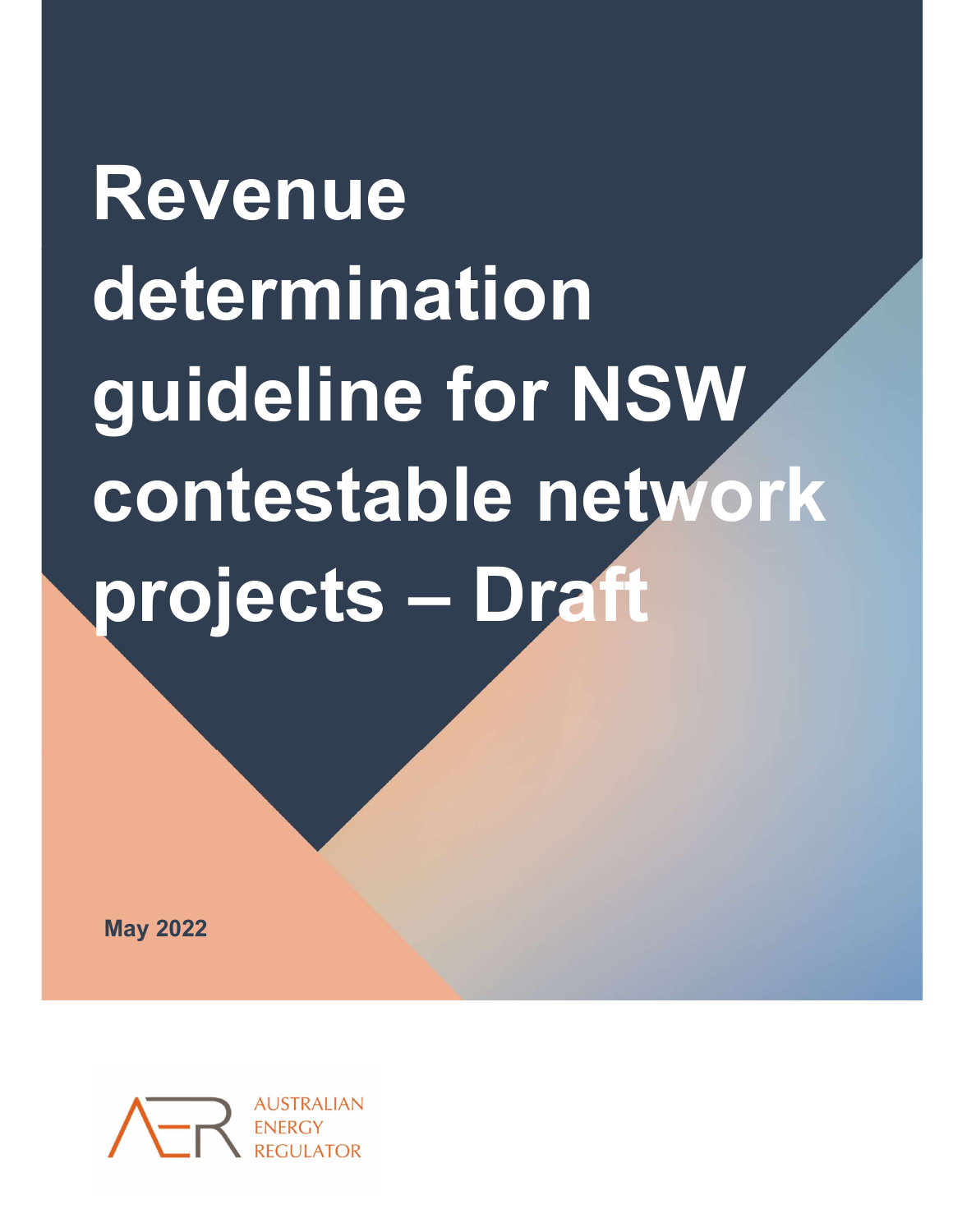#### © Commonwealth of Australia 2022

This work is copyright. In addition to any use permitted under the Copyright Act 1968 all material contained within this work is provided under a Creative Commons Attributions 3.0 Australia licence with the exception of:

- the Commonwealth Coat of Arms
- the ACCC and AER logos
- any illustration diagram, photograph or graphic over which the Australian Competition and Consumer Commission does not hold copyright but which may be part of or contained within this publication.

The details of the relevant licence conditions are available on the Creative Commons website as is the full legal code for the CC BY 3.0 AU licence.

Inquiries about this publication should be addressed to:

Australian Energy Regulator GPO Box 3131 Canberra ACT 2601 Tel: 1300 585 165 AER Reference: 13601915.3

#### Amendment Record

| <b>Version</b>                                                                     | Date       | <b>Pages</b> |
|------------------------------------------------------------------------------------|------------|--------------|
| Revenue determination guideline for<br>NSW contestable network projects -<br>Draft | 6 May 2022 |              |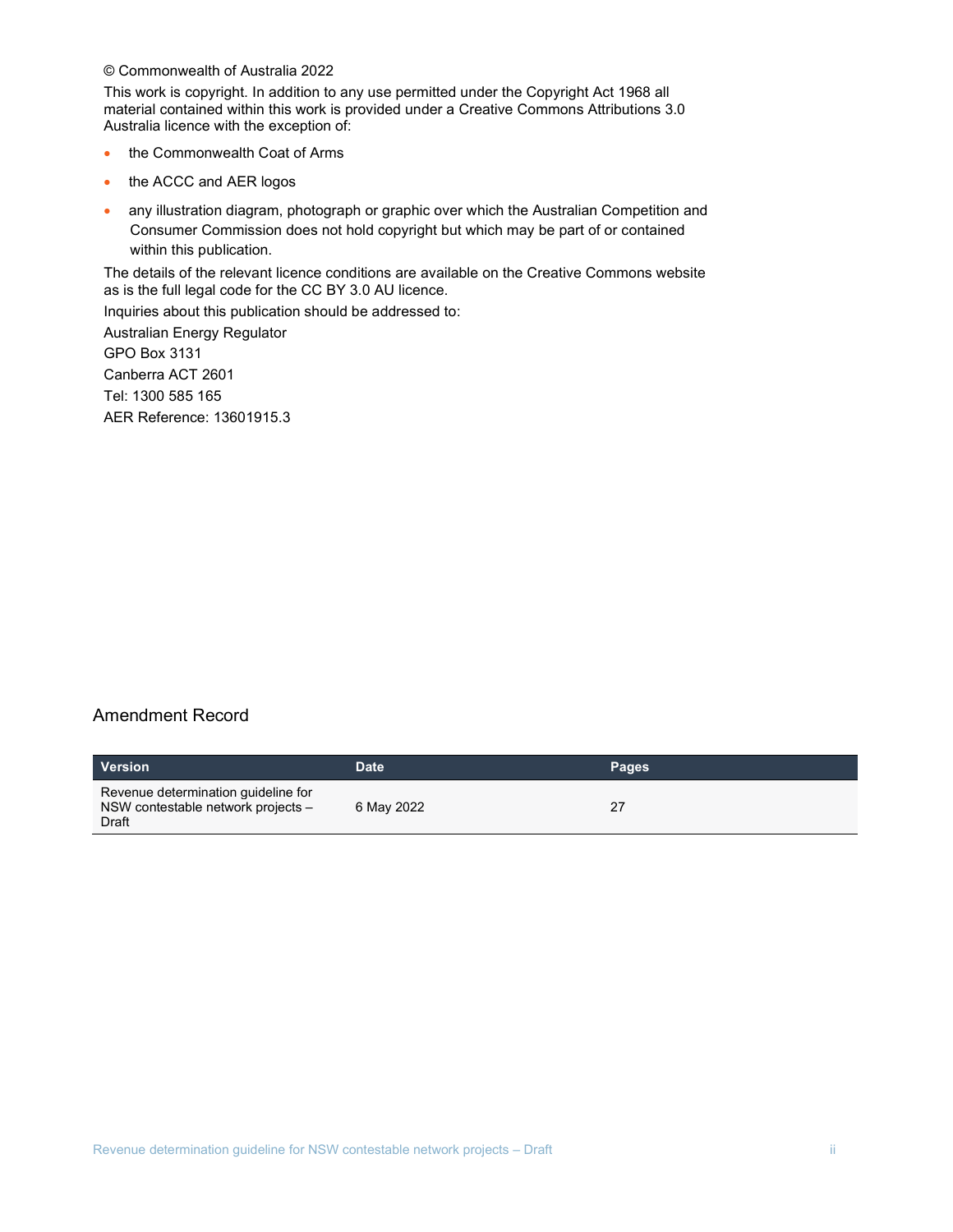# **Contents**

| 1                       |            |  |  |
|-------------------------|------------|--|--|
|                         | 1.1        |  |  |
|                         | 1.2        |  |  |
|                         | 1.3        |  |  |
|                         | 1.4        |  |  |
| $\overline{2}$          |            |  |  |
| 3                       |            |  |  |
|                         | 3.1        |  |  |
|                         | 3.2        |  |  |
|                         | 3.3        |  |  |
|                         | 3.4        |  |  |
| $\overline{\mathbf{4}}$ |            |  |  |
|                         | 4.1        |  |  |
|                         | 4.2        |  |  |
|                         | 4.3        |  |  |
| 5                       |            |  |  |
|                         | 5.1        |  |  |
|                         | 5.2        |  |  |
| 6                       |            |  |  |
|                         | 6.1        |  |  |
| $\overline{7}$          |            |  |  |
|                         | 7.1<br>7.2 |  |  |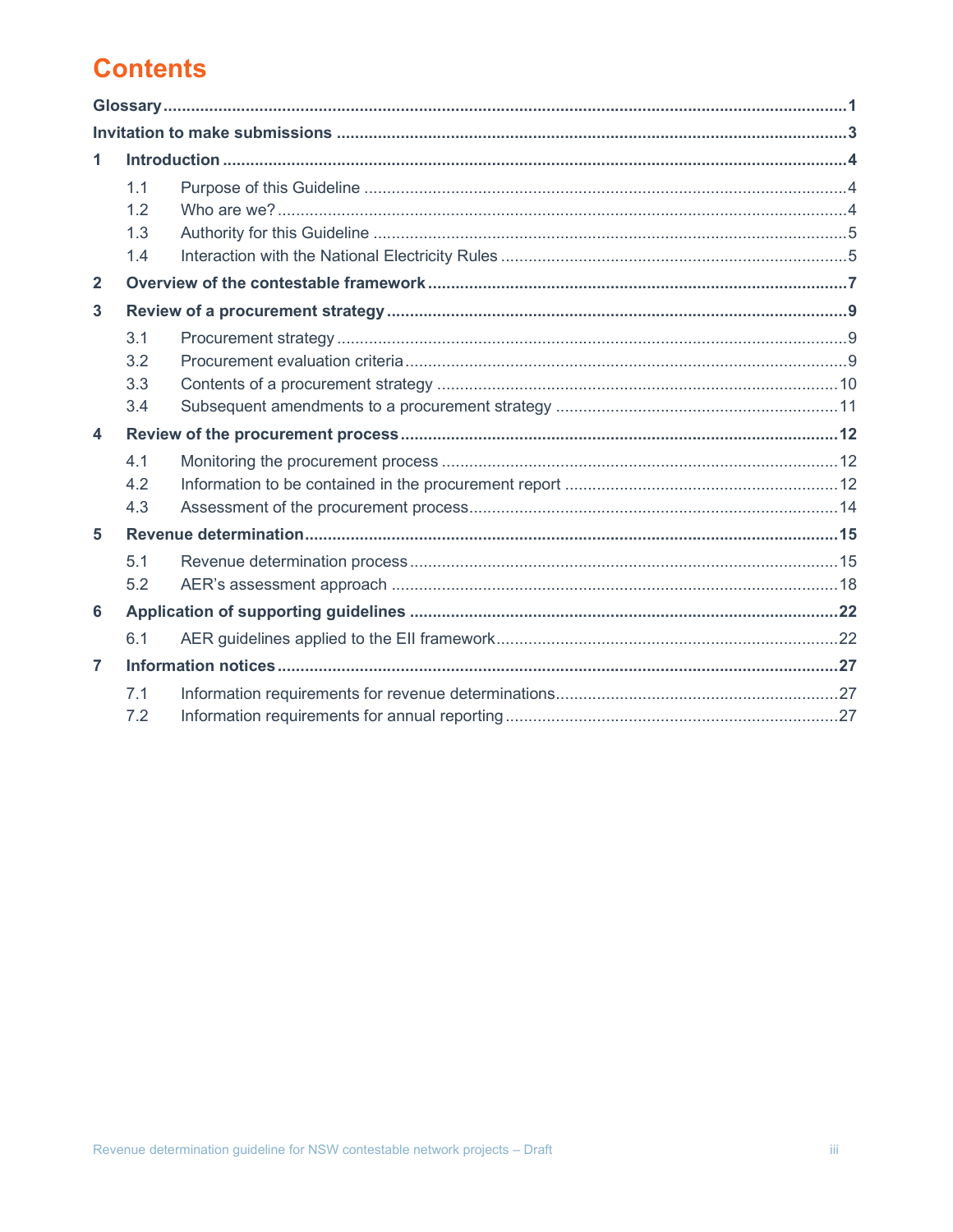# **Glossary**

| <b>Term</b>                                | <b>Definition or extended form</b>                                                                                                                                                                                                                                                                                                                                                                                                                                    |
|--------------------------------------------|-----------------------------------------------------------------------------------------------------------------------------------------------------------------------------------------------------------------------------------------------------------------------------------------------------------------------------------------------------------------------------------------------------------------------------------------------------------------------|
| <b>AER</b>                                 | Australian Energy Regulator.                                                                                                                                                                                                                                                                                                                                                                                                                                          |
| <b>Concession period</b>                   | Refers to the term of the Project Deed between the Infrastructure<br>Planner and a Network Operator selected to carry out (which may<br>include owning (or leasing), constructing, financing, operating and/or<br>maintaining) a network infrastructure project under the EII Act in<br>accordance with a Consumer Trustee authorisation or Ministerial<br>authorisation or direction. It is expected that a concession period may<br>include options for extensions. |
| <b>Consumer Trustee</b>                    | A person or body authorised under section 60 of the EII Act to exercise<br>the functions of the Consumer Trustee. The Consumer Trustee is<br>required to act independently and in the long-term financial interests of<br>NSW electricity consumers. AEMO Services Ltd has been appointed to<br>undertake this role.                                                                                                                                                  |
| <b>OECC</b>                                | Office of Energy and Climate Change within the NSW Department of<br>Treasury.                                                                                                                                                                                                                                                                                                                                                                                         |
| Ell Act, the Act                           | Electricity Infrastructure Investment Act 2020 (NSW).                                                                                                                                                                                                                                                                                                                                                                                                                 |
| <b>Ell framework</b>                       | The EII Act and any regulations made under it.                                                                                                                                                                                                                                                                                                                                                                                                                        |
| <b>Regulations</b>                         | Any regulations made under the EII Act.                                                                                                                                                                                                                                                                                                                                                                                                                               |
| <b>Infrastructure Planner</b>              | A person authorised to exercise the functions of an infrastructure<br>planner under section 63 of the EII Act. The Infrastructure Planner<br>performs a range of planning and contracting functions. The Energy<br>Corporation of NSW has been appointed to undertake this role for the<br>five REZs specified in the EII Act.                                                                                                                                        |
| <b>Network Operator</b>                    | Means a person who owns, controls or operates, or proposes to own,<br>control or operate, network infrastructure under the EII Act.                                                                                                                                                                                                                                                                                                                                   |
| <b>NEL</b>                                 | <b>National Electricity Law</b>                                                                                                                                                                                                                                                                                                                                                                                                                                       |
| <b>NER</b>                                 | <b>National Electricity Rules</b>                                                                                                                                                                                                                                                                                                                                                                                                                                     |
| <b>NGR</b>                                 | <b>National Gas Rules</b>                                                                                                                                                                                                                                                                                                                                                                                                                                             |
| Project, network<br>infrastructure project | A REZ Network Infrastructure Project or Priority Transmission<br>Infrastructure Project as defined under the EII Act.                                                                                                                                                                                                                                                                                                                                                 |
| <b>Project Deed</b>                        | The contractual arrangement between the Infrastructure Planner and a<br>Network Operator for carrying out a network infrastructure project under<br>section 63(4)(a) of the EII Act. At the time of making an initial revenue<br>determination, this may include a Commitment Deed signed by the<br>Infrastructure Planner and the Network Operator as well as a<br>substantially negotiated (but not executed) Project Deed.                                         |
| <b>Regulator</b>                           | A person or body authorised under section 64 of the EII Act to exercise<br>the functions of a regulator. The AER has been appointed as a<br>Regulator for the purposes of Part 5 of the EII Act.                                                                                                                                                                                                                                                                      |
| <b>REZ</b>                                 | Renewable Energy Zone, being the geographical area of NSW and the<br>infrastructure specified in a declaration by the Minister under section 19<br>of the Ell Act.                                                                                                                                                                                                                                                                                                    |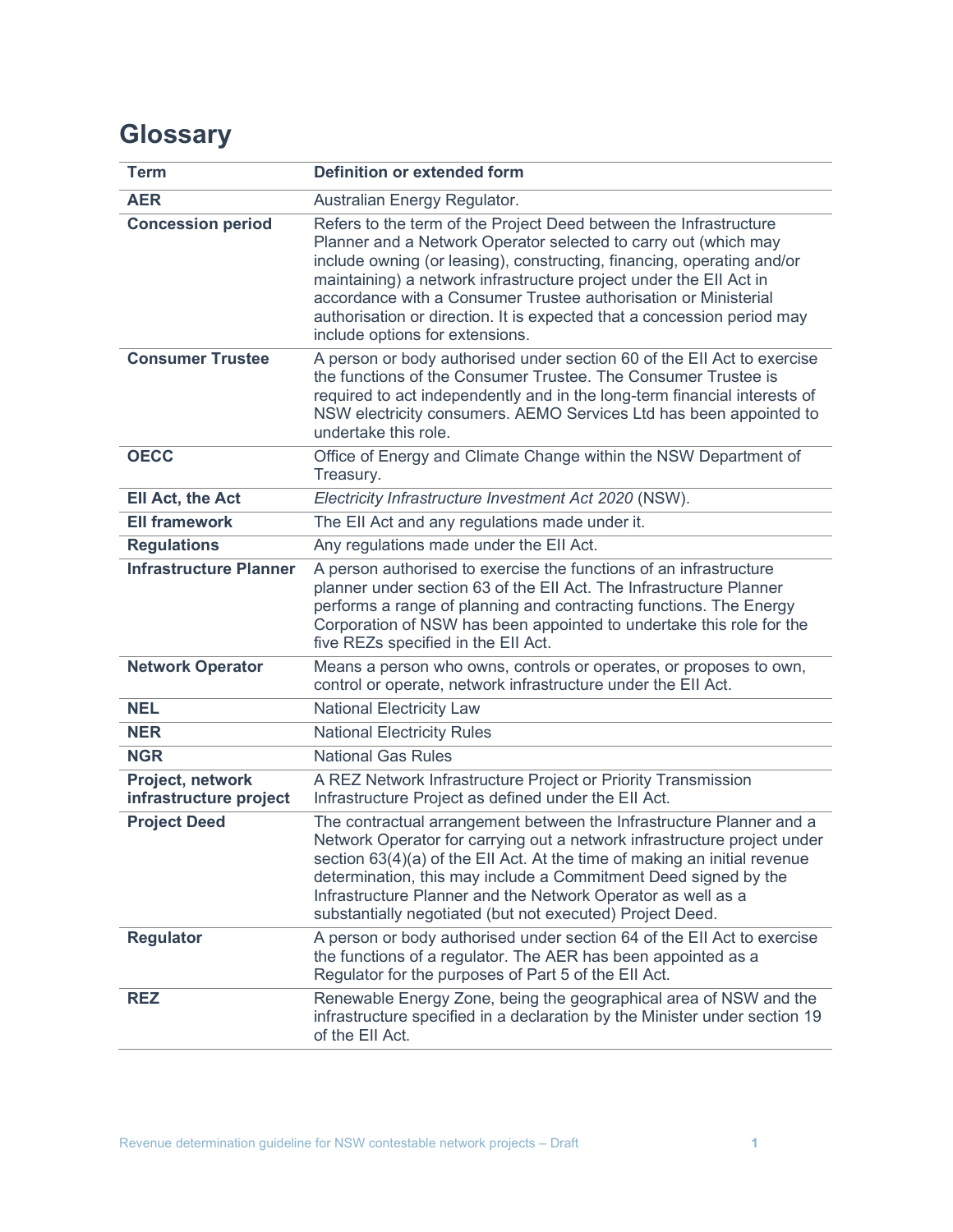| <b>Regulated Network</b><br><b>Service</b>    | Intended to be defined in the regulations as the carrying out of a<br>network infrastructure project in accordance with: an authorisation<br>under section $31(1)(b)$ or $36(2)$ of the EII Act or a direction under<br>section 32(1) of the EII Act; and all applicable laws, regulations and<br>rules. |
|-----------------------------------------------|----------------------------------------------------------------------------------------------------------------------------------------------------------------------------------------------------------------------------------------------------------------------------------------------------------|
| <b>Procurement process</b>                    | The contestable process undertaken by the Infrastructure Planner to<br>select a Network Operator for a Project.                                                                                                                                                                                          |
| <b>Procurement rules</b>                      | Rules set out in the Infrastructure Planner's procurement strategy for<br>undertaking a contestable process to select a Network Operator for a<br>Project.                                                                                                                                               |
| <b>Procurement strategy</b>                   | A strategy for undertaking a contestable procurement process to select<br>a Network Operator for a Project.                                                                                                                                                                                              |
| <b>Transmission</b><br><b>Efficiency Test</b> | The test to be applied to calculate the prudent, efficient and reasonable<br>capital costs for development and construction of a network<br>infrastructure project.                                                                                                                                      |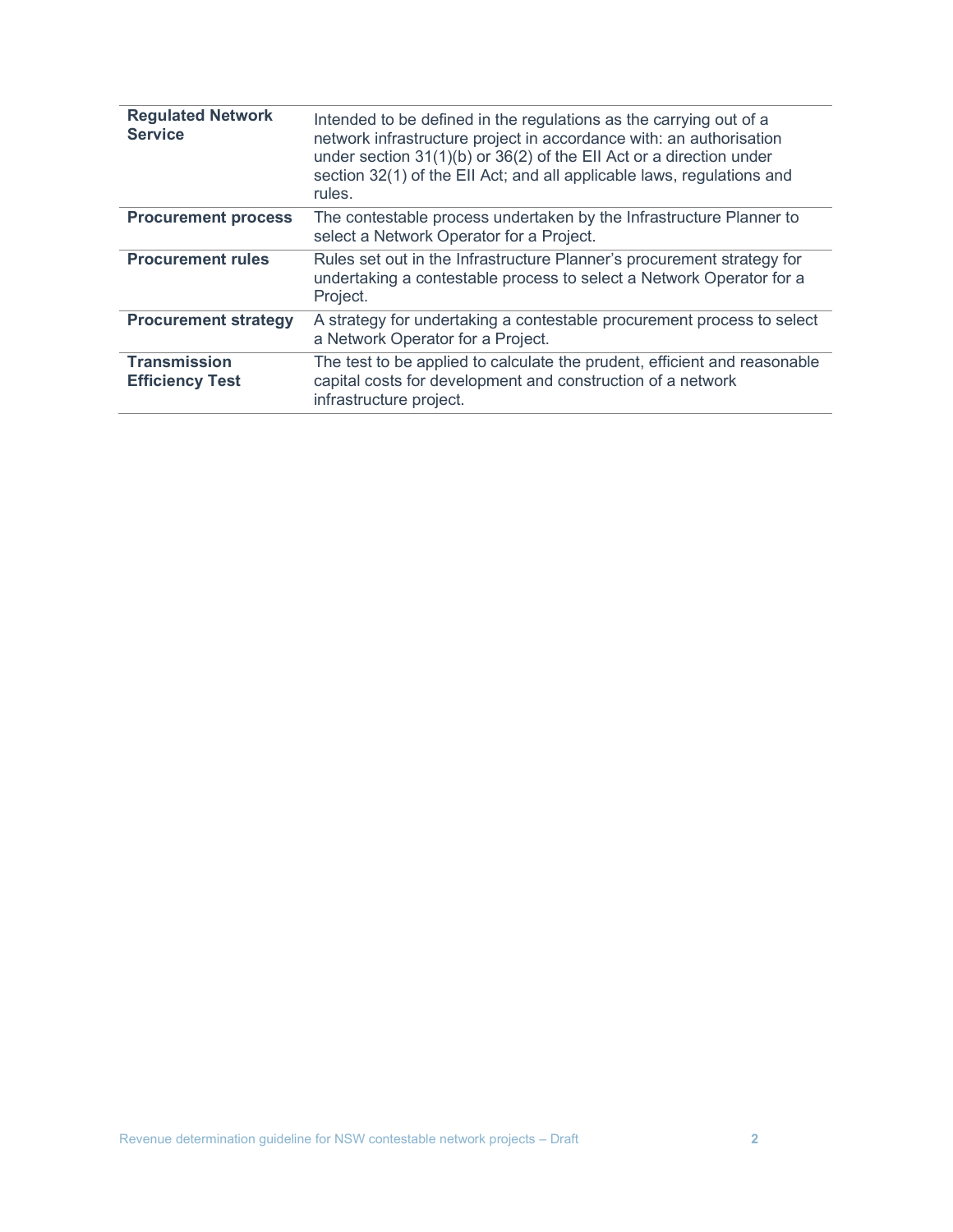# Invitation to make submissions

We invite interested parties to make written submissions in response to this draft Guideline by close of business 27 May 2022.

Please contact us if you would like to meet with AER staff during this consultation period.

Submissions should be sent electronically to REZ@aer.gov.au with the title 'Submission – Revenue determination guideline for NSW contestable network projects'. We ask that all submissions sent in an electronic format are in Microsoft Word or other text-readable document form.

Alternatively, submissions may be sent to:

Kami Kaur Acting General Manager, NSW REZ Branch Australian Energy Regulator GPO Box 3131 Canberra ACT 2601

Enquiries about this paper, or about lodging submissions, should be directed to REZ@aer.gov.au.

## **Confidentiality**

The AER prefers that all submissions be publicly available to facilitate informed and transparent consultation. Submissions will be treated as public documents unless otherwise requested.

Parties wishing to submit confidential information are requested to:

- clearly identify the information that is the subject of the confidentiality claim, and
- provide a non-confidential version of the submission in a form suitable for publication.

All non-confidential submissions will be placed on the AER's website. For further information regarding the AER's use and disclosure of information provided to it, see the **ACCC/AER** Information Policy available on our website.

### Questions on this guideline

We welcome questions on the operation of any aspect of this guideline. Where a question is from a party in an upcoming or ongoing competitive procurement process, we will share any response provided to that party with the Infrastructure Planner so that the information can be provided to other parties in the competitive procurement process. However, any questions relating specifically to the competitive procurement process should be directed to the Infrastructure Planner.

## Public forum

The AER will host an online public forum to allow stakeholders the opportunity to ask questions about our draft Guideline before submissions close.

The public forum will be held from 11.00 am to 12.30 pm (AEST) on 17 May 2022. To register your interest in the public forum, please email  $REZ@a$ er.gov.au by close of business on 16 May 2022.

### Next steps

We will consider submissions received and feedback from the public forum before we publish a final Guideline in July 2022.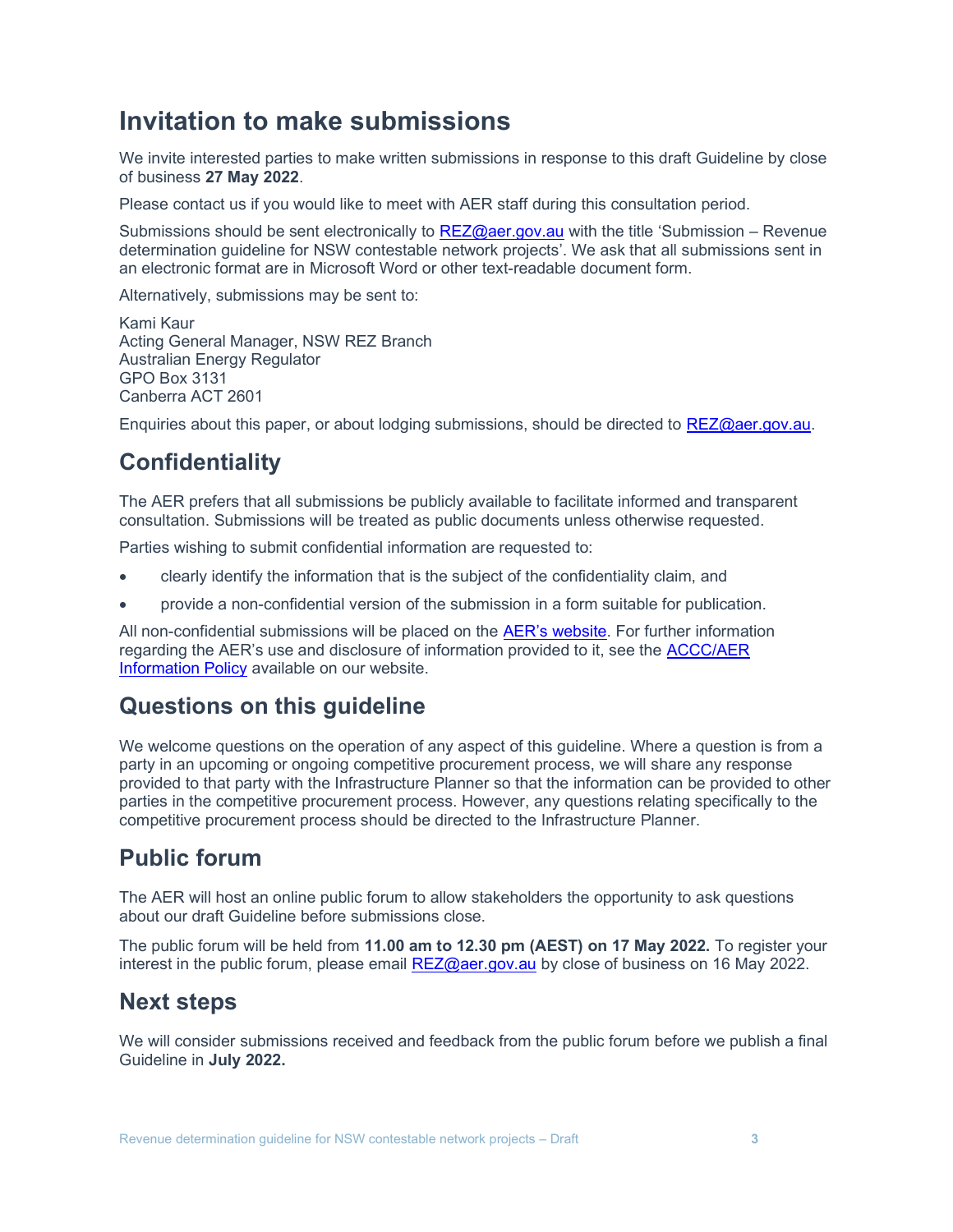# 1 Introduction

## 1.1 Purpose of this Guideline

The AER will make revenue determinations for Network Operators selected to carry out<sup>1</sup> network infrastructure projects under the NSW Electricity Infrastructure Investment Act 2020 (EII Act) and regulations.

A Network Operator may be selected to carry out a network infrastructure project in one of two ways:

- 1. Under a contestable process, a Network Operator is selected through a competitive procurement process conducted by the Infrastructure Planner.
- 2. Under a non-contestable process, a Network Operator is selected directly by the Infrastructure Planner.

In both cases, the Network Operator must be authorised by the Consumer Trustee, or authorised or directed by the Minister, before carrying out the network infrastructure project.

This Guideline focuses on how we will undertake our regulatory role under the contestable process. It discusses our assessment of the Infrastructure Planner's procurement strategy and procurement process, and our approach to making a revenue determination for Network Operators based on the outcomes of the competitive procurement process (including how the Transmission Efficiency Test is applied under the contestable framework).

A separate guideline will be developed by us on our role under the non-contestable process. We intend to consult on that guideline in the second half of 2022.

The regulatory process varies significantly between the contestable and non-contestable processes. However, both processes provide consumer protections by seeking to limit the costs for carrying out network infrastructure projects to an efficient level. The contestable process relies on the Infrastructure Planner conducting a competitive process to reveal prudent, efficient and reasonable costs, while the non-contestable process is subject to a more typical regulatory assessment by the AER.

Under the EII Act, network infrastructure projects can be Renewable Energy Zone (REZ) Network Infrastructure Projects or Priority Transmission Infrastructure Projects. In this Guideline, where we refer to a 'Project' or 'network infrastructure project' we are referring to either. Where the EII Act and regulations specify differences in processes for these types of network infrastructure projects, these differences are noted in this Guideline.<sup>2</sup>

## 1.2 Who are we?

The AER exists to ensure energy consumers are better off, now and in the future. We are the economic regulator for electricity and gas networks in every state and territory in Australia except Western Australia. We regulate electricity networks under the National Electricity Law (NEL) and National Electricity Rules (NER) and natural gas pipelines under the National Gas Law and the National Gas Rules (NGR).

2 The key differences are that REZ Network Infrastructure Projects are authorised by the Consumer Trustee while Priority Transmission Infrastructure Projects are authorised or directed by the Minister; and the Consumer Trustee does not calculate a maximum capital amount for Priority Transmission Infrastructure Projects.

Revenue determination guideline for NSW contestable network projects – Draft 4

<sup>1</sup> Carrying out a network infrastructure project may include owning or leasing, constructing, financing, operating and/or maintaining assets.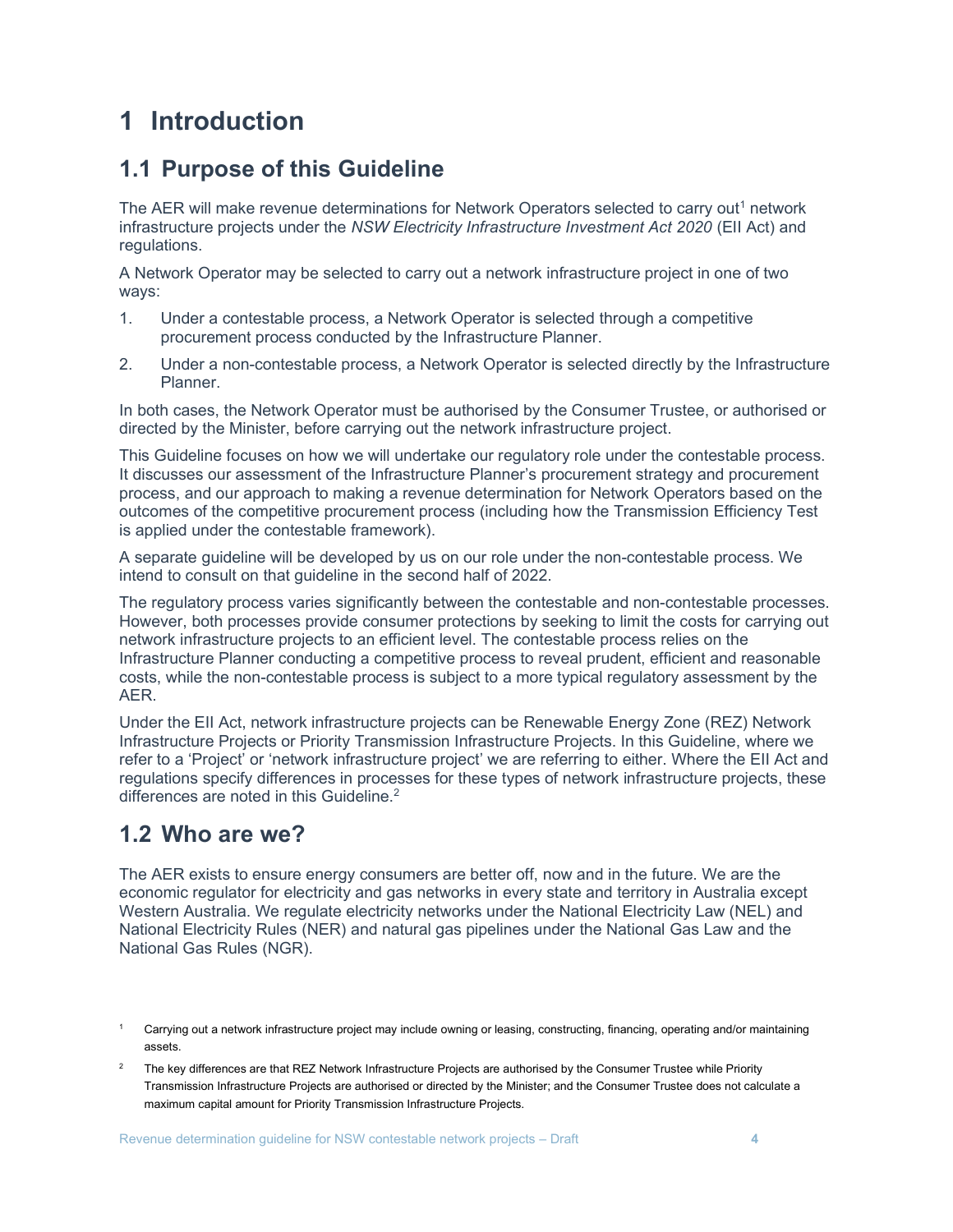On 12 November 2021 we were appointed as a Regulator<sup>3</sup> under the EII Act. A key function in this role is to apply a Transmission Efficiency Test and make revenue determinations for Network Operators authorised by the Consumer Trustee or authorised (or directed) by the Minister to undertake network infrastructure projects (under Part 5 of the EII Act). This function is the subject of this Guideline. Other functions undertaken by us under the EII Act, which are not covered by this Guideline, include:

- making annual contribution determinations in relation to the Electricity Infrastructure Fund (Part 7 of the EII Act);
- approving a risk management framework developed by the Consumer Trustee (Part 6 of the EII Act); and
- being consulted on tender rules in relation to long-term energy service agreements (Part 6 of the EII Act).

# 1.3 Authority for this Guideline

Section 38(5) of the EII Act requires the Regulator to publish guidelines on its website about the Transmission Efficiency Test to be used to calculate the prudent, efficient and reasonable capital costs of network infrastructure projects (Transmission Efficiency Test guidelines). The NSW Office of Energy and Climate Change (OECC) intends to recommend a regulation that will also require the AER to publish on its website a guideline setting out how we intend to make (and remake) a revenue determination under the EII Act (revenue determination guidelines). We have combined these two aspects into a guideline relating to contestable network infrastructure projects (this Guideline) and a separate guideline relating to non-contestable network infrastructure projects (that is being developed).

Any references in the EII Act or regulations to 'transmission efficiency test guidelines' and 'revenue determination guidelines' (or equivalent) should be taken to refer to this Guideline and our guideline relating to non-contestable network infrastructure projects.

The AER may amend this Guideline from time to time. Should we amend the Guideline, we will consult on any proposed amendments, other than minor administrative amendments.

This Guideline has been produced on the basis of policy positions that have been developed by the OECC and have been published at the same time as our draft Guideline.<sup>4</sup> The OECC is in the process of converting its policy positions into regulations to recommend to the NSW Executive Council.<sup>5</sup> Throughout this Guideline where we refer to regulations we are referring to the regulations we expect to be made under the EII Act, based on the OECC's stated policy positions. We note that any changes to the policy positions (and expected regulations) will need to be reflected in changes to this Guideline before it is finalised in July 2022. Regulations on the contestable framework are expected to be made in May 2022.

# 1.4 Interaction with the National Electricity Rules

Chapter 6A of the NER sets the framework for economic regulation of transmission network service providers in the National Electricity Market, including the making of revenue determinations.<sup>6</sup> The

 $6$  The NEL and NER do not regulate the carrying out of a network infrastructure project by a Network Operator.

<sup>3</sup> IPART has also been appointed as a Regulator to undertake certain functions under the EII Act.

<sup>4</sup> OECC, Regulatory framework for the Transmission Efficiency Test and Regulator's determinations for network infrastructure projects, May 2022: https://www.energy.nsw.gov.au/media/3541

 $5$  The Constitution of New South Wales provides for an Executive Council as the official arm of government to give legal authority to such things as proclamations and regulations under the Acts authorised by the NSW Parliament.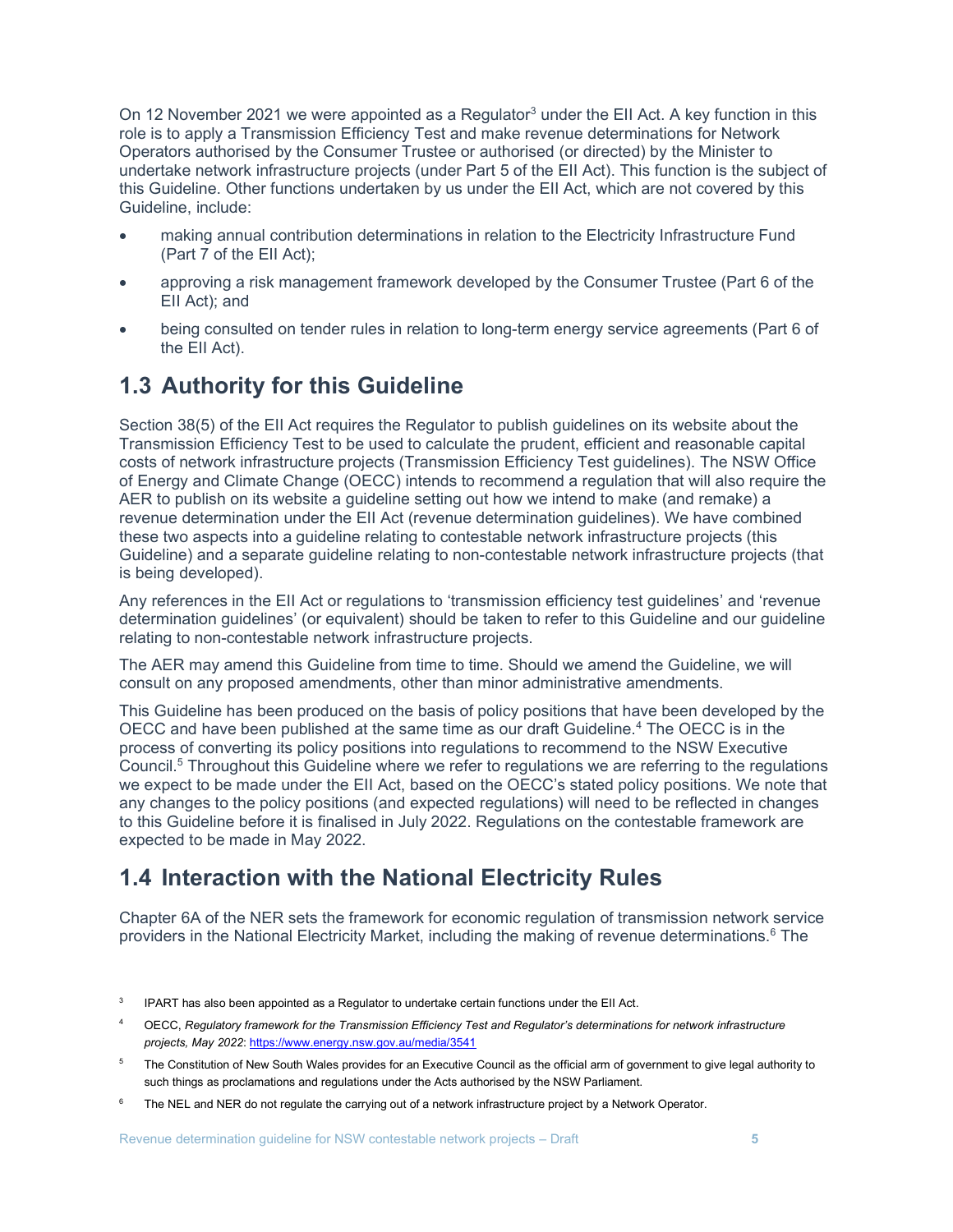non-contestable framework under the EII Act is intended to substantially replicate Chapter 6A of the NER. However, under the contestable framework, the OECC intends to recommend regulations that replicate only a small number of Chapter 6A rules. This reflects the significant differences between the Chapter 6A framework and the competitive procurement process contained in the EII framework, including:

- The focus for the Regulator in the EII framework is on reviewing the potential of the competitive procurement process to produce an outcome that reflects prudent, efficient and reasonable costs rather than a detailed review of the components of a proposed revenue allowance.
- Where we are satisfied with the procurement process, the AER's determinations in the EII framework will reflect the amounts payable in the Project Deed that has been negotiated and agreed to by the Infrastructure Planner and the successful proponent, until the end of the concession period.
- Network Operators in the EII framework are paid by the Scheme Financial Vehicle using monies collected through a Jurisdictional Scheme Obligation<sup>7</sup> on the NSW distributors rather than through the NER pricing arrangements.

The OECC intends to recommend regulations that allow the AER to develop guidelines to be applied to Network Operators under the EII framework. To the extent possible, these guidelines will be consistent with equivalent guidelines made under Chapter 6A of the NER. Only a handful of AER guidelines made under Chapter 6A of the NER will be relevant to Network Operators authorised through the contestable framework. Section 6 of this Guideline indicates which guidelines the AER intends to develop and apply to Network Operators. No existing AER schemes or models will apply under the contestable framework.

<sup>&</sup>lt;sup>7</sup> AER, Determination on jurisdictional scheme application in relation to NSW EII Act, December 2021.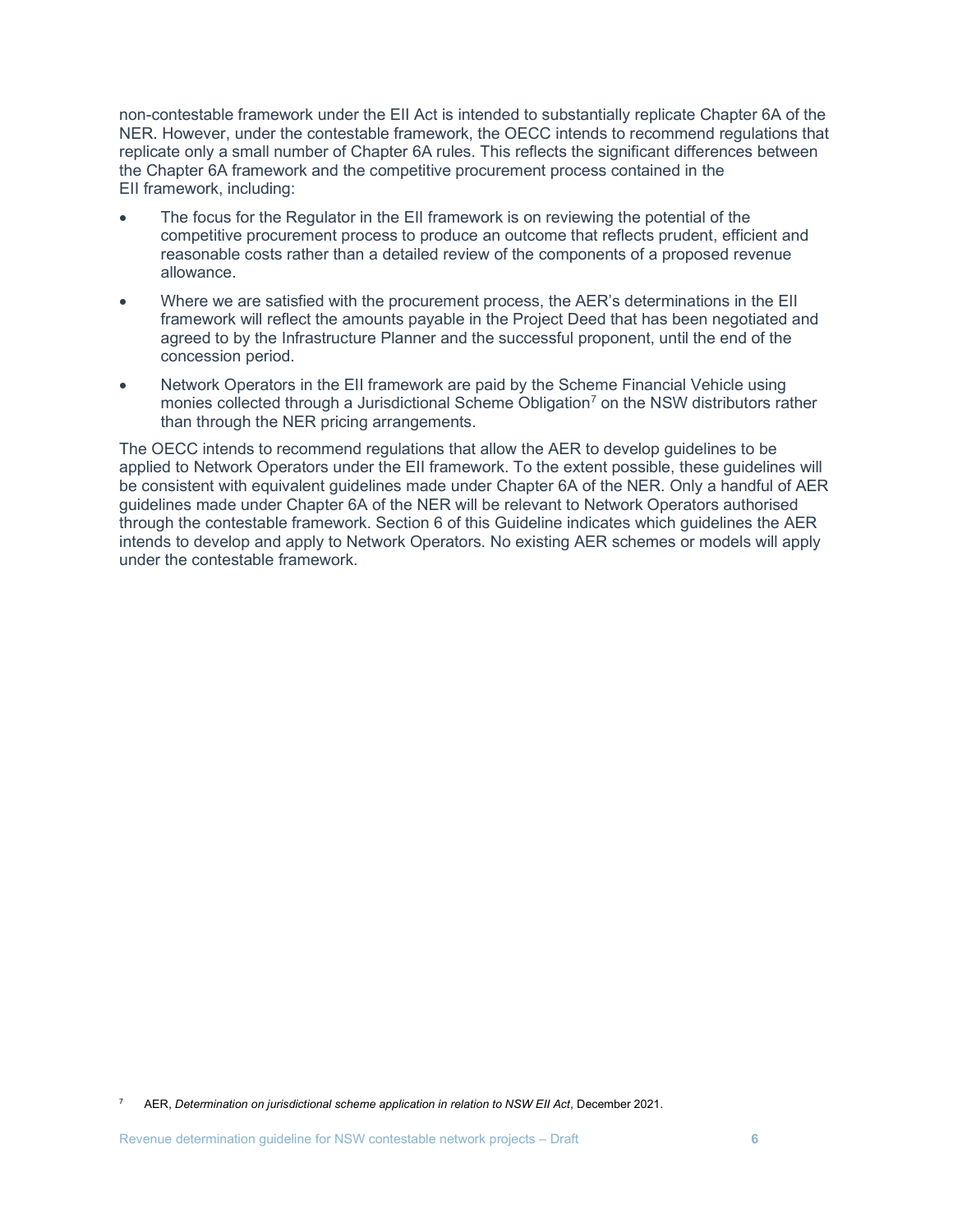# 2 Overview of the contestable framework

Under the EII framework the Infrastructure Planner may undertake a competitive procurement process to select a Network Operator for network infrastructure projects.<sup>8</sup> The Infrastructure Planner identifies the project options and the preferred network project, sets the procurement strategy, conducts the procurement process, evaluates the submissions, and selects a successful proponent. The AER has no direct role in these aspects. However, if the Infrastructure Planner intends to undertake a competitive procurement process, it must consult with the AER on its intended approach and throughout the process.

The AER has an important but discrete role in making a determination on the amounts to be paid to a Network Operator for carrying out a network infrastructure project. Where we are satisfied that the competitive procurement process is likely to have produced an outcome that reflects prudent, efficient and reasonable costs and is otherwise consistent with the EII Act, our determination may adopt the relevant amounts payable to the Network Operator as agreed between the Infrastructure Planner and Network Operator through that process.

In deciding whether we are satisfied with the procurement process, we will undertake reviews at two points in the process:

- 1. At the start of the procurement process, we will review whether the procurement strategy developed by the Infrastructure Planner is likely to result in submissions that represent the prudent, efficient and reasonable costs for carrying out the network infrastructure project and provide the information the AER requires to make a revenue determination. We have developed evaluation criteria to guide our review of the Infrastructure Planner's procurement strategy and set out information we would expect to see contained in it (section 3 of this Guideline).
- 2. After the procurement process has been completed and a Network Operator selected, we will decide whether we are satisfied that the process is likely to have produced an outcome that reflects prudent, efficient and reasonable costs and is otherwise consistent with the EII Act.<sup>9</sup> Section 4 of this Guideline sets out the information we expect to be provided to us by the Infrastructure Planner in its report at the conclusion of the procurement process, and how we intend to assess the process.

In addition to these reviews, the AER will monitor the procurement process through consultation with the Infrastructure Planner and seek updates from it at key project milestones. We may also request to be an observer at the Infrastructure Planner's procurement evaluation meetings at both the Expression of Interest and Request for Proposal stages.

The successful proponent from the procurement process will submit a revenue proposal to the AER consistent with the terms of the Project Deed it has entered into (or will enter into) with the Infrastructure Planner.<sup>10</sup> Section 5 of this Guideline sets out our information requirements for a revenue proposal, our approach to assessing a revenue proposal (including the application of the Transmission Efficiency Test), our determination timeline and the information our determination will contain.

Figure 1 illustrates the key processes under the contestable framework.

- 8 The AER understands that the competitive procurement process will generally be used for 'greenfield' projects that are separable from the existing transmission network.
- 9 The EII Act and the regulations that the OECC intends to recommend require the Network Operator to provide the AER with the annual amounts payable, the components that comprise those annual amounts and a schedule of quarterly payments.
- <sup>10</sup> The Project Deed may not be finalised at the time the Network Operator submits its revenue proposal. In these circumstances, the AER would expect to receive a signed Commitment Deed between the Infrastructure Planner and Network Operator, and a draft Project Deed.

Revenue determination guideline for NSW contestable network projects – Draft 7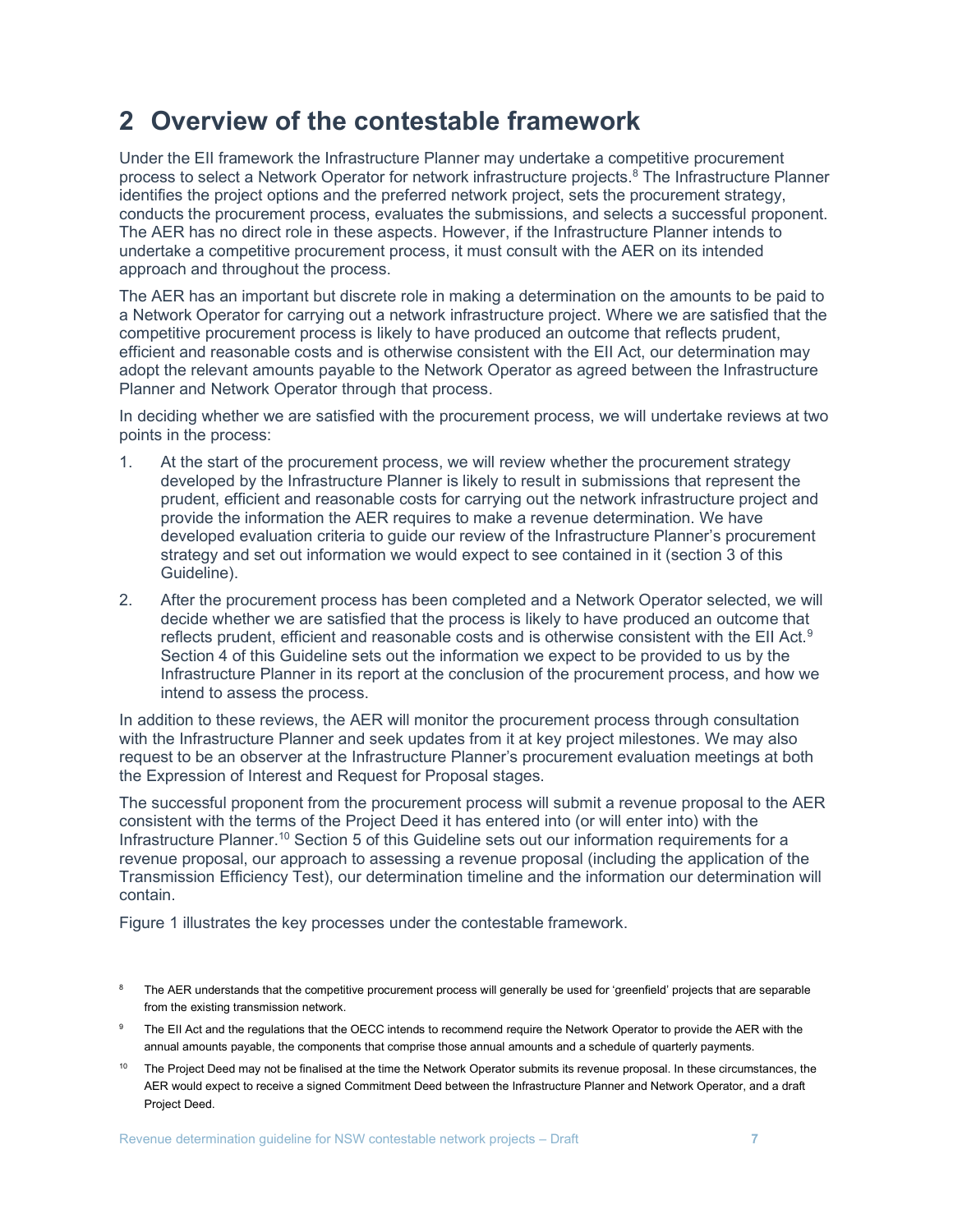#### Figure 1: Key processes under the contestable framework

The Infrastructure Planner consults with the AER on its intended procurement process and submits a procurement strategy to the AER. The AER notifies the Infrastructure Planner whether we are satisfied that the procurement strategy is likely to produce submissions that represent the prudent, efficient and reasonable costs of the Project. (Section 3 of this Guideline). The AER will endeavour to indicate whether it is satisfied with the strategy within 40 business days of receipt of the strategy. We may extend the process if we consider the decision involves issues of particular difficulty or complexity. The Infrastructure Planner undertakes the procurement process in accordance with the procurement strategy and consults on its implementation with the AER. The AER monitors the procurement process and may request information from the Infrastructure Planner throughout the process. The AER will also indicate whether it is satisfied with any amendments to the procurement strategy. The Infrastructure Planner evaluates the submissions and selects the successful proponent to recommend to the Consumer Trustee or Minister. The Consumer Trustee (for REZ Network Infrastructure Projects) or the Minister (for Priority Transmission Infrastructure Projects) authorises the successful proponent to carry out the project as the Network Operator and the Infrastructure Planner provides the AER with a report on the conduct of the procurement process. For REZ Network Infrastructure Projects, at the time of authorisation the Consumer Trustee will also confidentially provide the AER with the maximum capital amount for the project. The AER reviews the procurement report and decides whether it is satisfied the procurement process is likely to have produced an outcome that reflects prudent, efficient and reasonable costs and is otherwise consistent with the EII Act. The AER will notify the Infrastructure Planner, the Consumer Trustee and the Minister whether it is satisfied with the procurement process. (Section 4 of this Guideline). The Network Operator provides the AER with a revenue proposal that is consistent with the Consumer Trustee (or Minister) authorisation and the Project Deed it has or will enter into with the Infrastructure Planner. The AER's review of the procurement report is not required to be completed before the Network Operator submits its revenue proposal. Where the AER is satisfied with the procurement process, we may presume the Transmission Efficiency Test has been met and would expect to make a revenue determination consistent with the outcome of the procurement process. (Section 5 of this Guideline). Where all elements of the regulatory proposal have been determined through the competitive process, and the AER is satisfied with that process, we have 40 business days to publish a determination (from the date the revenue proposal is received).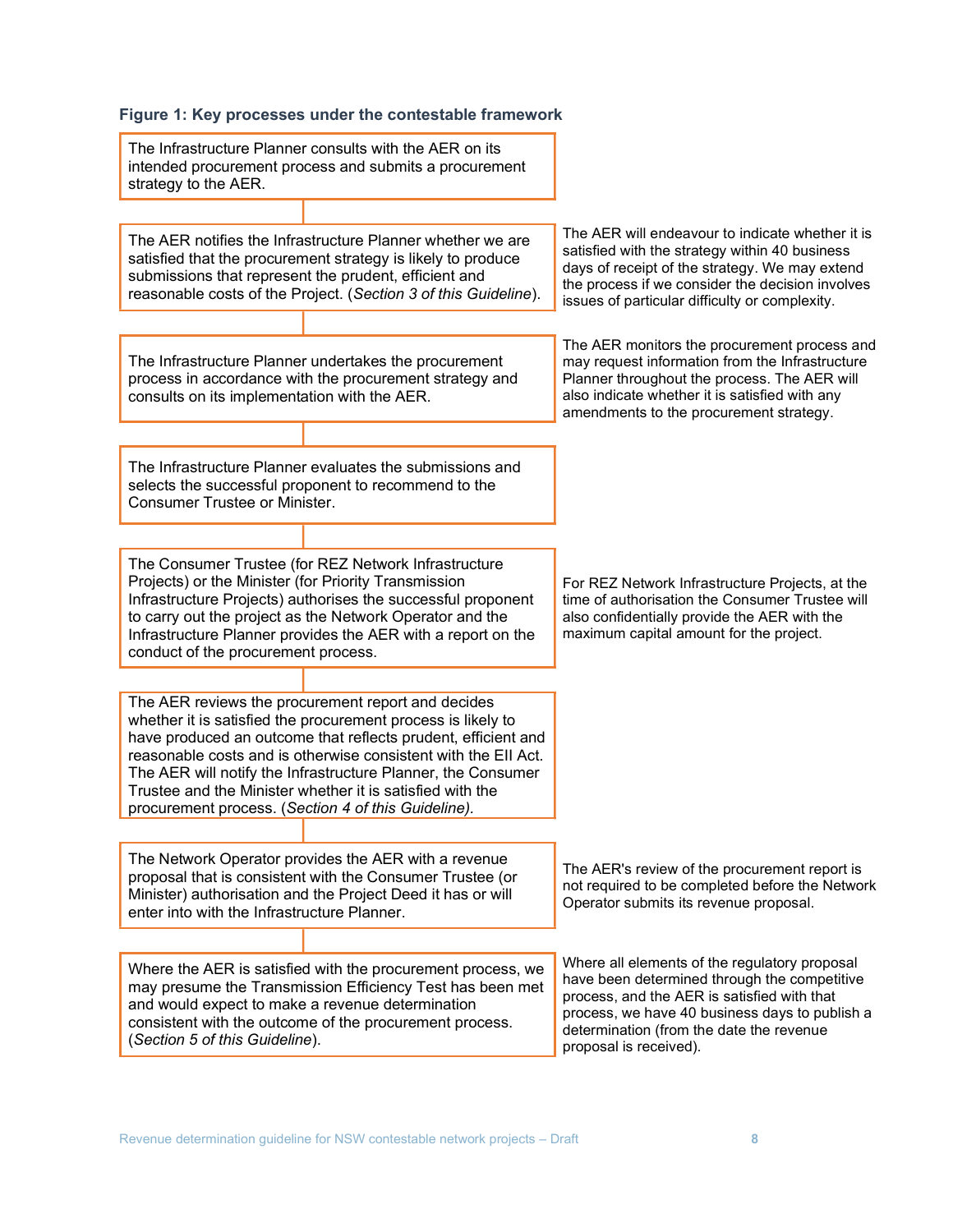# 3 Review of a procurement strategy

Where the Infrastructure Planner decides to undertake a competitive procurement process to select a Network Operator to carry out a Project, the OECC intends to recommend regulations that require the Infrastructure Planner to consult with us and provide information to enable us to make a determination under section 38 of the EII Act. This section discusses our approach to reviewing the procurement strategy and our information requirements.

## 3.1 Procurement strategy

We expect the Infrastructure Planner to submit its procurement strategy to us before undertaking the procurement process. We will notify the Infrastructure Planner of our satisfaction with a procurement strategy if we consider that the strategy is likely to result in submissions that:

- represent the prudent, efficient, and reasonable costs for carrying out the Project in accordance with the EII Act
- will provide the information the AER requires to make a determination under section 38 of the EII Act.

We will endeavour to notify the Infrastructure Planner as to whether we are satisfied with the procurement strategy within 40 business days after we receive it. However, we may extend the process if we consider issues of particular difficulty or complexity are involved. We will inform the Infrastructure Planner if we expect to take longer than 40 business days to reach a position.

## 3.2 Procurement evaluation criteria

We will be satisfied with the procurement strategy if we consider it meets the following evaluation criteria:

- 1. A sufficient level of competitive<sup>11</sup> tension exists, such that a competitive outcome will likely be achieved.
- 2. Pre-qualification and participant registration processes are undertaken to:
	- a) encourage market participants to make a submission and identify those potential participants who can genuinely undertake the Project; and
	- b) identify whether any incumbent supplier has or is perceived to have any unfair advantage in the new procurement (and if so, steps are taken to address this).
- 3. The Project scope is identified and is sufficiently clear.
- 4. Procurement rules, processes and procedures (including submission evaluation criteria) provide transparency to potential proponents and reflect good industry practice.
- 5. Analysis has been undertaken on the likely prudent, efficient and reasonable costs to carry out the Project to inform the evaluation process.
- 6. Minimum requirements with which submissions must comply have been identified and are reasonable.
- 7. The timeframes for the process are reasonable and allow both incumbents and non-incumbents the opportunity to respond.

<sup>11</sup> The OECC intends to recommend regulations clarifying the meaning of 'competitive' in relation to a competitive procurement strategy.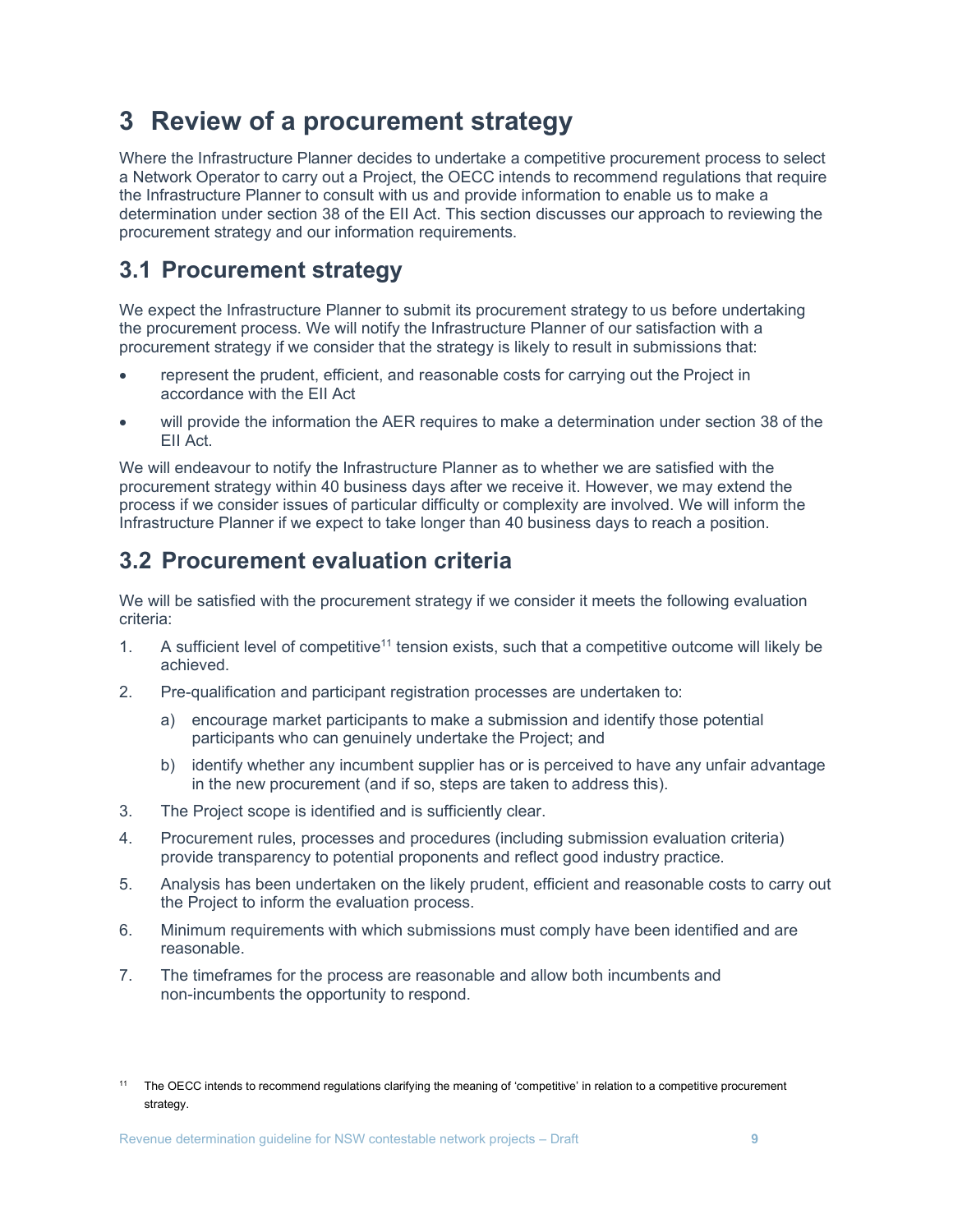- 8. Governance arrangements are clear and robust.
- 9. The procurement strategy is consistent with the EII Act and regulations.
- 10. All participants are treated fairly (including through the management of any potential conflicts) in accordance with a probity plan implemented by an independent probity advisor.

### 3.3 Contents of a procurement strategy

Based on our procurement evaluation criteria described above, we would expect the Infrastructure Planner's procurement strategy to include the following:

- 1. a description of the Project that is the subject of the procurement process
- 2. an overview of market sounding and analysis undertaken, identifying the number of potential qualified proponents, including those not already participants in the market
- 3. an overview of the pre-qualification and participant registration processes undertaken (or planned to be undertaken) and the outcome of those processes
- 4. a summary of analysis undertaken of the likely range of efficient, prudent and reasonable costs for carrying out the Project (for example, through use of industry benchmarks)
- 5. an overview of the proposed evaluation process to select the preferred proponent, including:
	- a) the procurement rules
	- b) the process the evaluation panel will follow to assess participants' submissions
	- c) the evaluation criteria to be applied in selecting the successful proponent
	- d) the process that is to occur to negotiate any variations to the proponents' final submissions
	- e) the qualifications and experience of the evaluation panel members, decision-makers and the independent probity adviser
	- f) the process to be followed if a successful proponent is not able to be identified through the contestable procurement process
- 6. a summary of the minimum requirements with which participants must comply, which may include requirements for the successful proponent to:
	- a) set out the overall cost to carry out the Project for the concession period
	- b) provide a breakdown of the annual amounts to be paid to the Network Operator in accordance with a Project Deed, including a breakdown of these annual amounts into the components identified in section 38(2) of the EII Act.<sup>12</sup>
	- c) provide a schedule of quarterly amounts to be paid by the Scheme Financial Vehicle to the Network Operator for the duration of the concession period
	- d) include a mechanism that will be used to adjust the annual revenue to be paid to the Network Operator over the regulatory period
	- e) submit a Project Deed in a form approved by the Infrastructure Planner and to enter into that Project Deed if successful
	- f) where a Network Operator may carry out the Project beyond the period priced in the Project Deed (through an extension of the concession period), include the closing asset

<sup>12</sup> The EII Act states that the components include return of capital, return on capital, operating costs and other components prescribed by the regulations.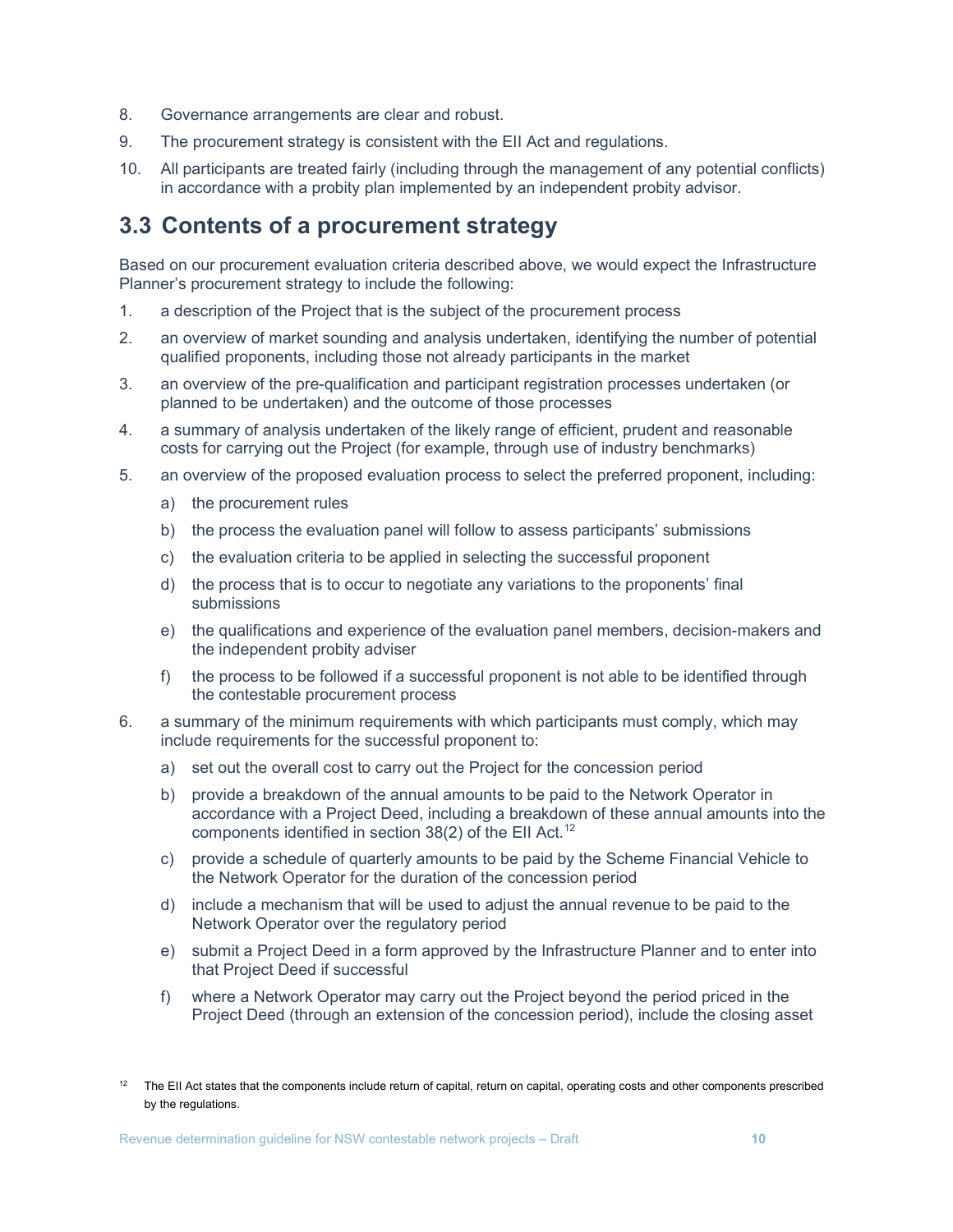value at the end of the priced period, or the methodology by which that value is to be calculated.<sup>13</sup> The value or methodology should be based on the principle that capital costs should only be recovered once from consumers

- g) enter into any other contractual and regulatory arrangements required by the Infrastructure Planner
- 7. an overview of information provision procedures and the approach to the treatment of confidential information
- 8. a probity plan which includes processes to address:
	- a) known or potential conflict of interest issues and how they will be mitigated;
	- b) information asymmetries; and
	- c) any probity concerns raised by participants throughout the process.
- 9. an overview of the governance arrangements for the procurement process, identifying:
	- a) the processes for approval of the public procurement documents;
	- b) the process for the development of the evaluation report and recommendation; and
	- c) those accountable for ensuring the procurement process is followed.
- 10. a statement as to how the Infrastructure Planner considers the proposed procurement strategy complies with the requirements of the EII Act
- 11. the timeline for the procurement process showing the key milestones in the process.

In addition to the above information requirements, we would expect to be provided with an opportunity to comment on the Expression of Interest and Request for Proposal documents prior to them being issued to participants.

The AER will engage with the Infrastructure Planner prior to the submission of the procurement strategy to discuss any issues or provide any clarifications regarding the AER's information requirements. We intend to apply the procurement evaluation criteria flexibly to reflect differences in project and procurement circumstances over time.

To support our review of a procurement strategy, we may engage an expert adviser to assist us. We may also seek additional information from the Infrastructure Planner to enable us to decide whether we are satisfied with the proposed procurement strategy.

If, following our review, we are satisfied with the procurement strategy we will notify the Infrastructure Planner. If we are not satisfied with the procurement strategy, we will inform the Infrastructure Planner as to what aspects of the proposed strategy we are not satisfied with.

### 3.4 Subsequent amendments to a procurement strategy

Our expectation is that the Infrastructure Planner will seek confirmation from us as to whether we are satisfied with any subsequent amendments it makes to its procurement strategy. We will assess any amendments proposed by the Infrastructure Planner against the procurement evaluation criteria and procurement strategy information requirements in sections 3.2 and 3.3 of this Guideline.

The AER will endeavour to review any proposed amendments within a period of 10 business days from receiving the proposed amendment and indicate whether it is satisfied with them. We will inform the Infrastructure Planner if we expect to take longer than 10 business days to undertake our assessment.

<sup>&</sup>lt;sup>13</sup> In these circumstances, regulation of the Project would continue under the AER's approach for non-contestable projects.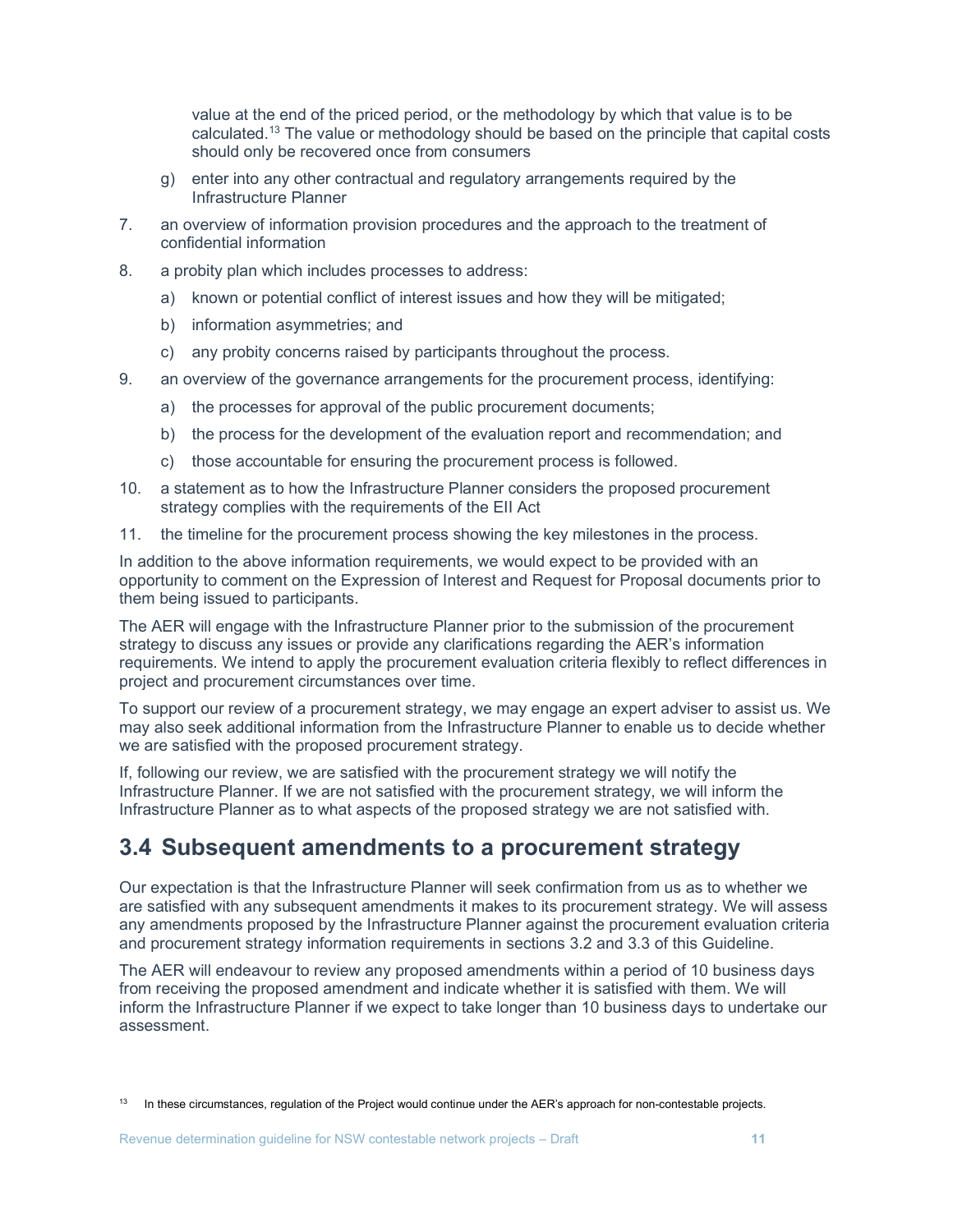# 4 Review of the procurement process

To make a determination on the amounts to be paid to a Network Operator under the contestable framework, we will need to be satisfied that the procurement process is likely to have produced an outcome that reflects prudent, efficient and reasonable costs and is otherwise consistent with the EII Act. This section sets out how we intend to monitor the procurement process, what information we expect to be included in a procurement report from the Infrastructure Planner and how we intend to assess whether we are satisfied with the procurement process and the implications of that assessment for our determination.

## 4.1 Monitoring the procurement process

We expect the Infrastructure Planner will conduct the procurement process consistent with its procurement strategy. The procurement process, which may vary across projects, broadly includes the following stages:

- 1. Market sounding;
- 2. Pre-qualification and participant registration;
- 3. Expression of Interest;
- 4. Request for Proposal; and
- 5. Selection of the preferred proponent.

The AER may request information from the Infrastructure Planner about the progress of the procurement process and the Infrastructure Planner's compliance with the procurement strategy. We intend to monitor the procurement process for a project through regular consultation with the Infrastructure Planner, including through seeking updates from it at key project milestones. We may also request to observe the Infrastructure Planner's evaluation process at both the Expression of Interest and Request for Proposal stages.

As a general principle, the AER respects the commercially sensitive nature of the procurement process. Accordingly, any disclosure of information provided to the AER about the competitive procurement process on a confidential basis is likely to be limited and will only occur as provided for by section 75 of the EII Act.

### 4.2 Information to be contained in the procurement report

To assist our review of the procurement process, the Infrastructure Planner is required to provide the AER with a report at the conclusion of the procurement process. We would expect to receive the procurement report prior to the Network Operator submitting its revenue proposal, and for the report to contain:

- 1. a summary description of the Project to be constructed
- 2. identification of the successful proponent
- 3. a summary of the approach to market, including any market sounding and expression of interest stages and the outcomes of those stages
- 4. a summary of each submission received in response to the Request for Proposal, including details of any late or non-conforming submissions
- 5. a description of the submission evaluation process followed, including:
	- a) the evaluation team and the use of any subject matter experts
	- b) the evaluation criteria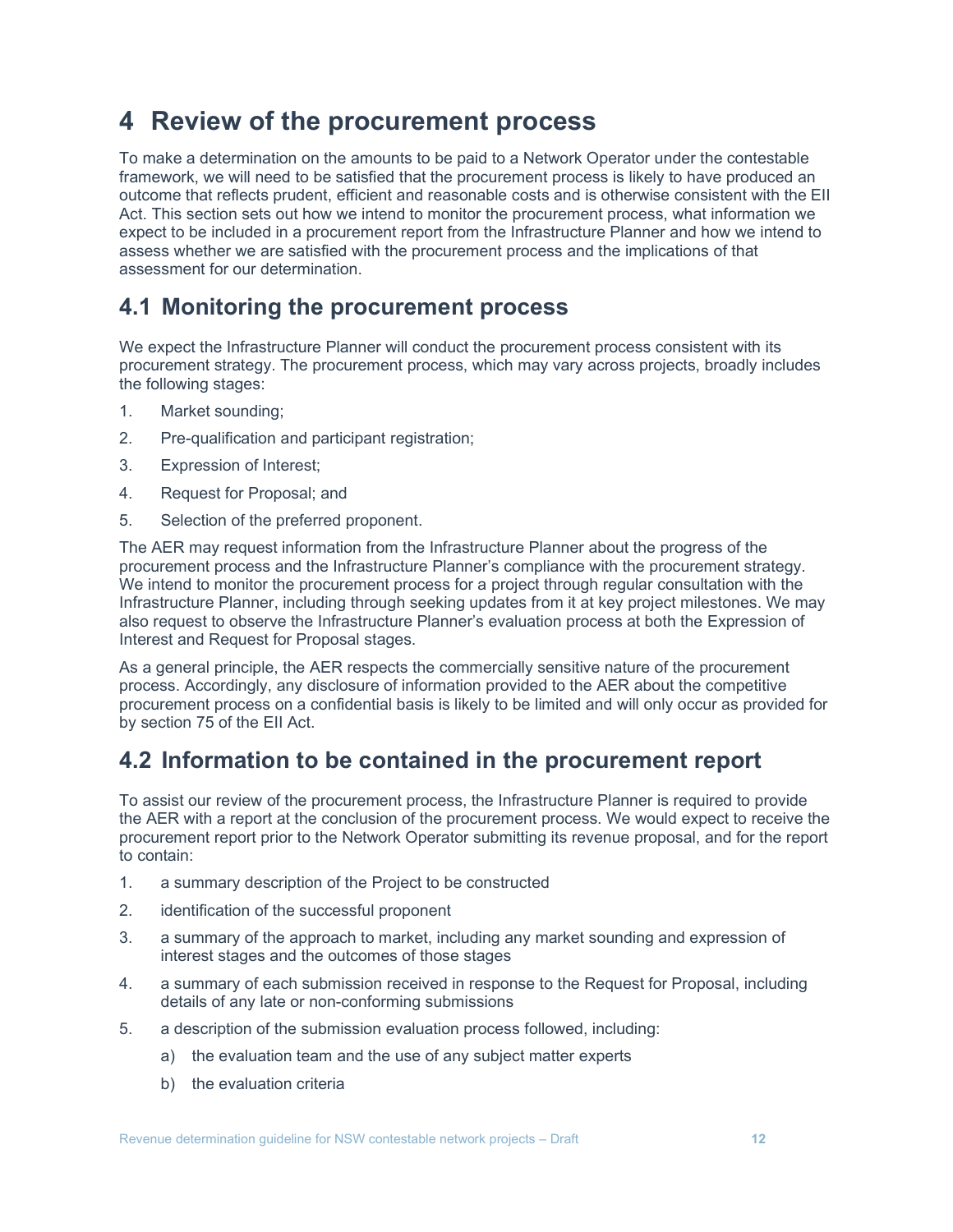- c) details of any conflicts identified and how such conflicts were managed
- d) any identified breaches of the conditions of the procurement rules by the respondents and a summary of any action taken
- 6. assessment and scoring, including completed scoring for each submission against each evaluation criterion
- 7. the outcome of the evaluation process, including the ranking of submissions, a summary of the strengths and weaknesses of each submission, results of any reference checks and identification of any substantial risks
- 8. a statement of reasons why the successful proponent was preferred with reference to the evaluation criteria, including any significant matters that required resolution
- 9. a value for money analysis, which compares pricing in the successful proponent's submission against other offers from the market and against previously developed estimates (if the lowest priced submission is not recommended, the rationale must be clearly stated)
- 10. a statement identifying any material amendments that have been made to the procurement strategy and whether the AER confirmed its satisfaction with each amendment
- 11. a summary of any material variations to be included in the Project Deed negotiated with the successful proponent compared to their final submission that was accepted and an explanation why each variation was adopted
- 12. the final submission documentation for the successful proponent
- 13. the Project Deed that has or will be entered into between the Infrastructure Planner and the successful proponent
- 14. a probity report, prepared by an independent probity advisor, that includes:
	- a) a summary statement confirming whether the probity plan was adhered to throughout the process by the Infrastructure Planner and that a fair and transparent process was conducted
	- b) a summary of the documents and evidence reviewed
	- c) an overview of the probity advisor's attendance at submission evaluation meetings and any other engagement in the procurement process
	- d) detailed probity conclusions (with reference to evidence) regarding:
		- i) the approach to market
		- ii) communication with the market while the procurement process was open and with participants during the evaluation
		- iii) evaluation of submissions
		- iv) negotiation processes
		- v) conflict of interest and confidentiality outcomes
		- vi) any complaints from the market or any probity breaches.

The AER may also request additional information from the Infrastructure Planner regarding the conduct of the procurement process or to more fully understand the outcome of the process.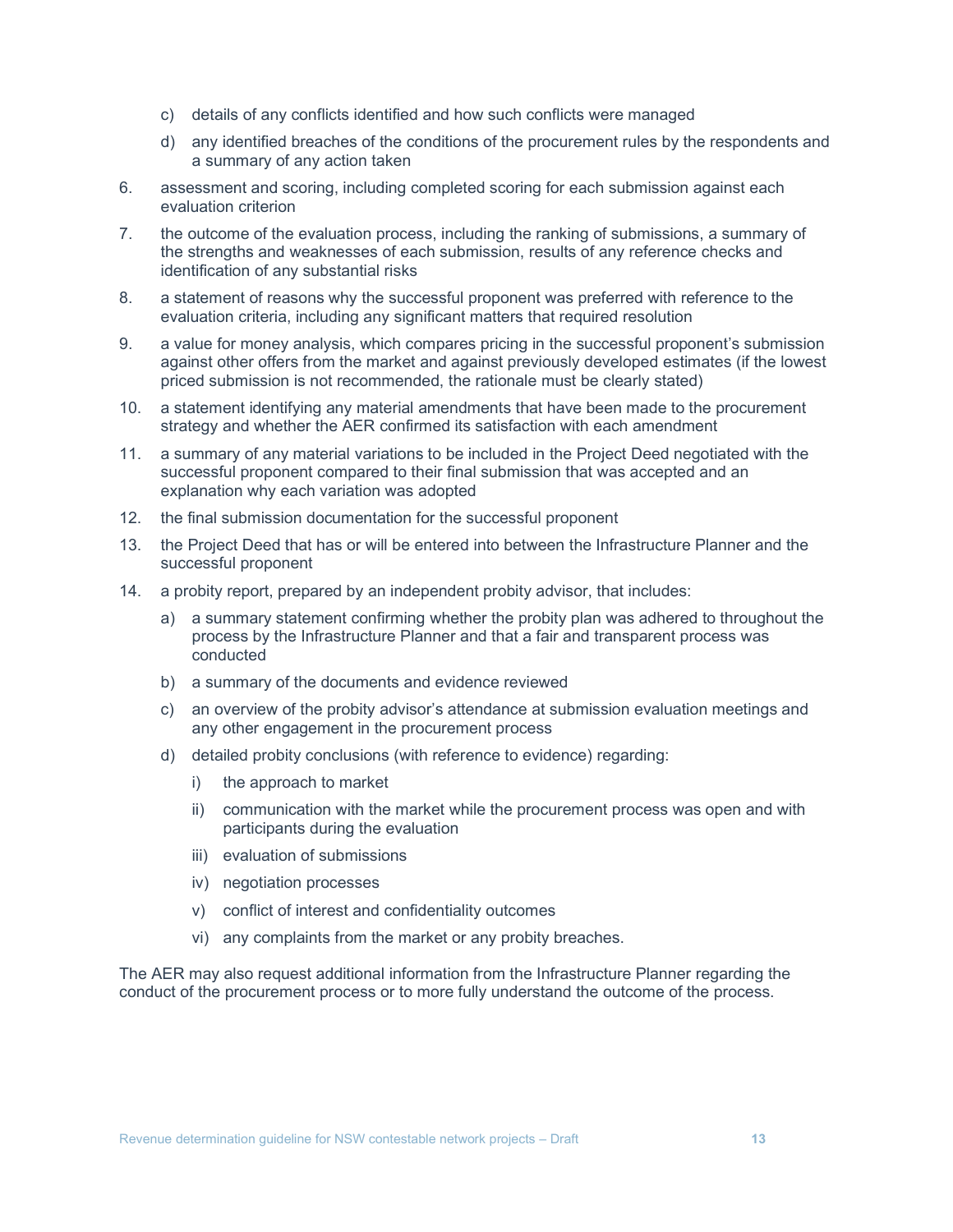### 4.3 Assessment of the procurement process

To make a determination on the amounts payable to the Network Operator under the contestable framework, we must be satisfied that the procurement process is likely to have produced an outcome that reflects prudent, efficient and reasonable costs and is otherwise consistent with the EII Act. In making this assessment, we will consider whether the procurement process:

- 1. was in accordance with any regulations made under section 31(4) of the EII Act;
- 2. was undertaken consistent with the Infrastructure Planner's procurement strategy; and
- 3. reflects our procurement evaluation criteria.

The OECC intends to recommend regulations that also require us to take into account any opinion expressed by the Infrastructure Planner as to the adequacy of the competitive procurement process.

If, following our review, we are satisfied with the procurement process, we would expect to make our revenue determination for the Network Operator consistent with the outcome of that process as reflected in the Project Deed. We will advise the Infrastructure Planner and Consumer Trustee (or the Minister, where applicable) whether we are satisfied with the procurement process.

Should we not be satisfied with the competitive procurement process, we will give written notice to the Infrastructure Planner stating the reasons why and give them the opportunity to respond. If, following the Infrastructure Planner's response, we are still not satisfied, we may decline to make a determination on the basis of the outcome of the competitive procurement process. Instead, we would consider making a revenue determination using our approach for non-contestable processes.

We may engage a consultant to assist us in our assessment of the procurement process, including reviewing the procurement report and advising whether the procurement strategy has been followed.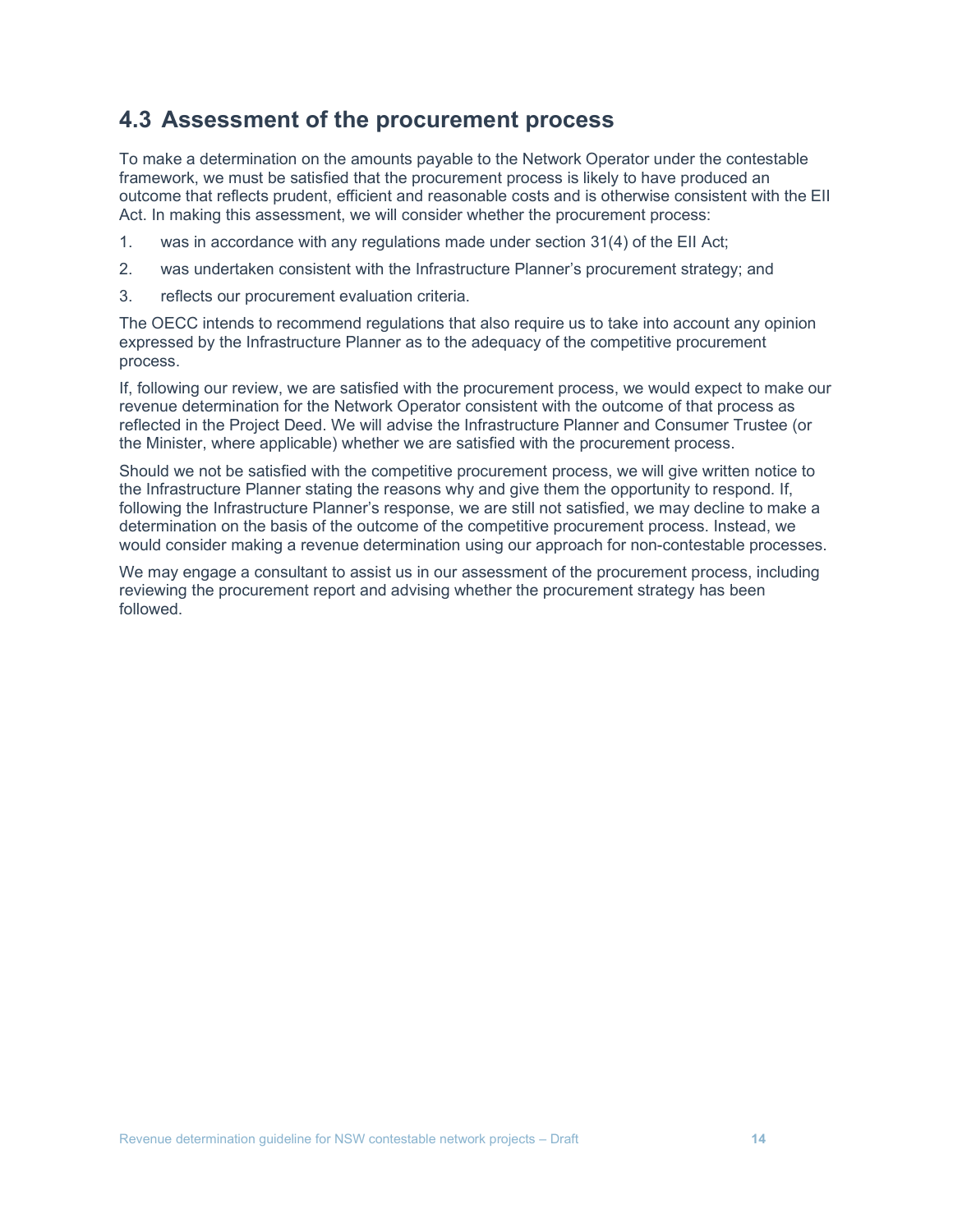# 5 Revenue determination

Under the EII Act, the AER must determine the amount payable to Network Operators for network infrastructure projects. This section sets out the revenue determination process we intend to undertake (including what a revenue proposal must contain, the timeline for our determination and the contents of our determination). It also sets out our intended approach to assessing a regulatory proposal, including application of the Transmission Efficiency Test and the determination of the amounts payable to the Network Operator.

# 5.1 Revenue determination process

The OECC intends to recommend regulations that require a Network Operator to provide a revenue proposal to the AER once the Consumer Trustee has authorised the Network Operator to undertake the Project. The authorisation will indicate the date by which a revenue proposal is required to be provided to the AER.

We do not expect Network Operators for contestable network infrastructure projects to undertake pre-lodgement stakeholder consultation on their revenue proposal where all components of revenue have been established through a contestable procurement process. This is because the policy intent of the contestable framework is that the competitive market for network services is being relied upon to produce an outcome that reflects prudent, efficient and reasonable costs for NSW electricity consumers. However, where any components of revenue have not been established through a contestable procurement process, we would expect that there has been consultation with stakeholders on those components. In such cases, the Network Operator should discuss in its revenue proposal what consultation was undertaken with stakeholders, what feedback was provided and how that feedback has been taken into account in developing the proposed revenue component.

### 5.1.1 Contents of a revenue proposal

A revenue proposal from a Network Operator must:

- 1. include a statement of whether the Network Operator's revenue proposal is consistent with the Project Deed<sup>14</sup> and the Consumer Trustee's (or Minister's) authorisation and, if it is inconsistent, identify and provide reasons for the inconsistency
- 2. identify any parts of the revenue proposal the Network Operator claims to be confidential and the grounds for the confidentiality claims in accordance with the AER's Confidentiality Guideline (see section 6.2.1 of this Guideline)
- 3. include the revenue (in total and annually) to be paid to the Network Operator for carrying out the Project for the regulatory period, including a break-down of the total and annual amounts into their components (as set out under section 38 of the EII Act and any regulations)<sup>15</sup>
- 4. include the costs of any regulatory obligations imposed on the Network Operator and how those costs have been treated in calculating the total and annual revenue amounts. These costs should include the costs of early development works, preparatory activities and project management undertaken by the Infrastructure Planner (including land, easements, project development work, client delivery and related costs) that are being passed through to the Network Operator.

<sup>&</sup>lt;sup>14</sup> The Project Deed may not be finalised at the time the Network Operator submits its revenue proposal. In these circumstances, the AER would expect a Commitment Deed to be in place between the Infrastructure Planner and Network Operator, and a draft Project Deed to have been developed.

 $15$  See s38(2) of the EII Act.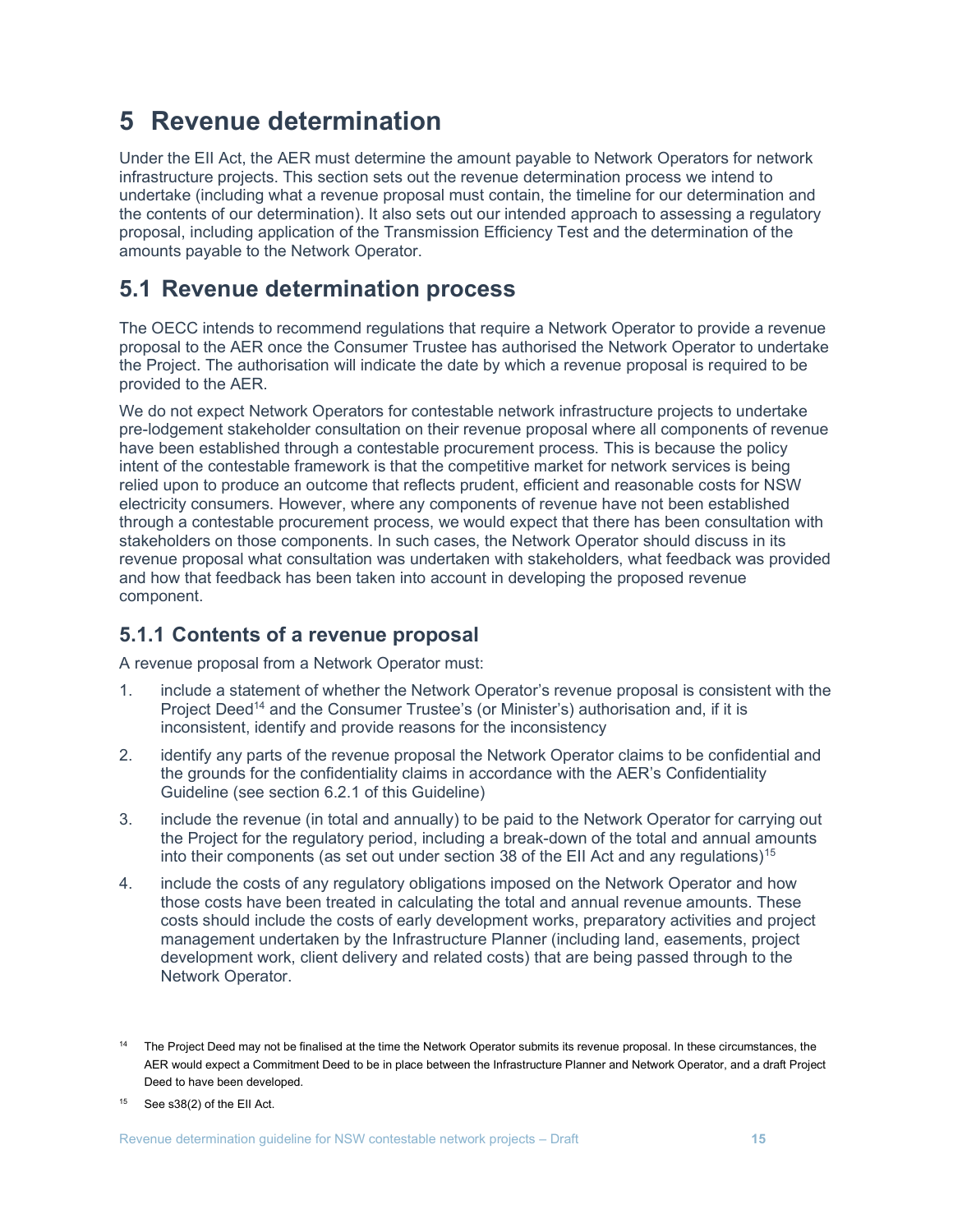- 5. include a formulaic description of any mechanism that will be used to adjust the annual revenue to be paid to the Network Operator for each year of the regulatory period. For each component of the mechanism, provide:
	- a) a description of the component
	- b) a detailed explanation of the proposed method of indexation, escalation or adjustment
	- c) identification of the authoritative source (or sources) of indices or data to be used for any indexation, escalation or adjustment
- 6. include for all financial values the dollar terms in which the amounts are presented
- 7. include the methodology by which quarterly amounts payable to the Network Operator from the Scheme Financial Vehicle are to be calculated from the annual maximum allowed revenue. The methodology should be consistent with that contained in the Project Deed.
- 8. be accompanied by an overview paper which includes:
	- a) a summary of the revenue proposal, the purpose of which is to explain the revenue proposal in plain language to electricity consumers
	- b) a summary of the scope and terms of the Consumer Trustee's (or the Minister's) authorisation and the network infrastructure project the authorisation requires the Network Operator to carry out
	- c) a statement identifying any elements of the revenue proposal that are to be set on a non-contestable basis
	- d) for each determination after the initial determination, a comparison of the Network Operator's proposed revenues with its approved revenues for the preceding regulatory period (by total and by component).

A revenue proposal must also comply with the requirements of and contain or be accompanied by such information as is required by an information notice issued by us under the EII Act.<sup>16</sup>

The Network Operator must also provide a public version of its revenue proposal and any supporting information (including a response to an information notice) for publication on the AER's website.

#### 5.1.2 Treatment of confidential information

A Network Operator may include commercially sensitive information as part of its regulatory proposal. However, it must submit information in compliance with the AER's Confidentiality Guideline. Consistent with that guideline, a Network Operator should:

- discuss its approach to confidential information with the AER prior to lodging the revenue proposal so that any issues can be addressed prior to submission
- submit a confidentiality template together with public and confidential versions of documents and a notice setting out the proportion of material claimed to be confidential and the reasons for that claim.

Notwithstanding the above, the AER will not accept the information listed in section 5.1.4 as being confidential. This information forms the basis of our determination and will be published on our website.

<sup>16</sup> See s38(7) of the EII Act.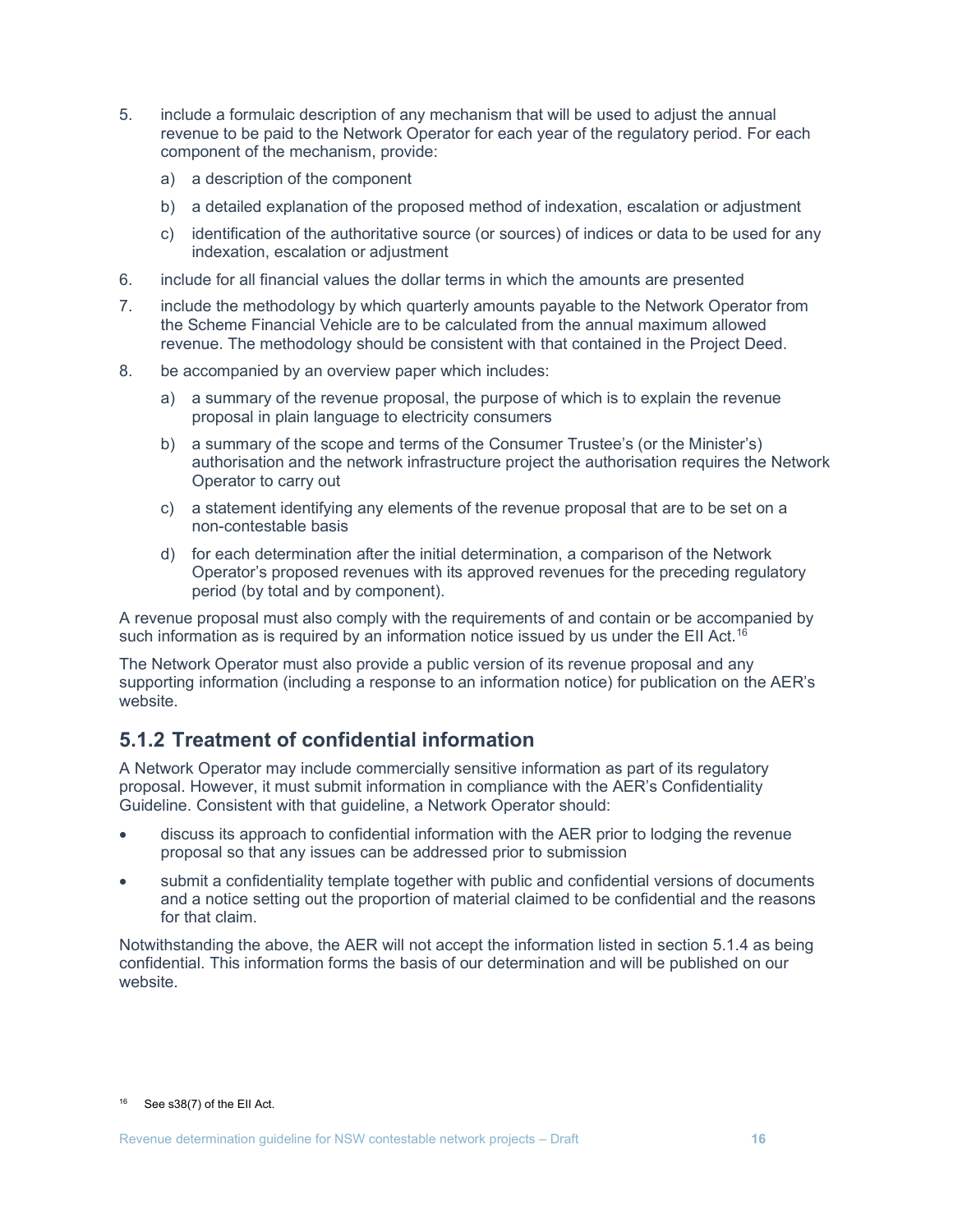### 5.1.3 Timeline for our determination

A determination process commences when the Network Operator submits a revenue proposal to the AER.<sup>17</sup> The OECC intends to recommend regulations providing that, where all aspects of a revenue determination have been established through a contestable procurement process, we will have a period of 40 business days to publish our determination.

A contestable procurement process is generally expected to establish all elements of our revenue determination, but, in limited circumstances, it may not do so. If we identify any element of the proposal that has not been set by the contestable process, we will assess that component in accordance with our standard assessment approaches, as set out in our guideline dealing with non-contestable network infrastructure projects. For these determinations, if we consider there are issues of complexity and difficulty in assessing a non-contestable component, we may, at our discretion, extend the timeframe by an additional 40 business days.

### 5.1.4 Contents of our revenue determination

Given the differences between the NER framework and the EII contestable framework, our revenue determination will be shorter and address a much narrower range of issues. Our determination will include as a minimum:

- whether we are satisfied that the competitive procurement process is likely to have produced an outcome that reflects prudent, efficient and reasonable costs and is otherwise consistent with the EII Act, and an overview of the AER's process and considerations in reaching that decision
- the length of the regulatory period
- the capital costs associated with development and construction of the Project
- the annual revenue for each financial year of the regulatory period and broken down into its components (as set out under section 38 of the EII Act and any regulations)
- the costs of any regulatory obligations imposed on the Network Operator and how those costs have been treated in calculating the total and annual revenue amounts. These costs will include the costs of early development works, preparatory activities and project management undertaken by the Infrastructure Planner that are being passed through to the Network **Operator**
- the payments (including their timing) to be made by the Scheme Financial Vehicle to the Network Operator and the methodology to calculate the payments
- any mechanism which is to apply to adjust the allowed revenue for each year of the regulatory period
- the length of the concession period.

#### 5.1.5 Subsequent determinations

Where we have made a previous revenue determination in accordance with the outcomes of a contestable procurement process, the OECC intends to recommend a regulation that we must act consistently with the outcome of that procurement process in making subsequent determinations for the duration of the concession period. For clarity, in making subsequent determinations, we would expect to include in those determinations the amounts (and the components those amounts are comprised of) payable to a Network Operator for each year of a regulatory period consistent with

<sup>17</sup> A revenue proposal must be submitted to the AER by the date specified by the Consumer Trustee in its authorisation (or by the Minister in their authorisation).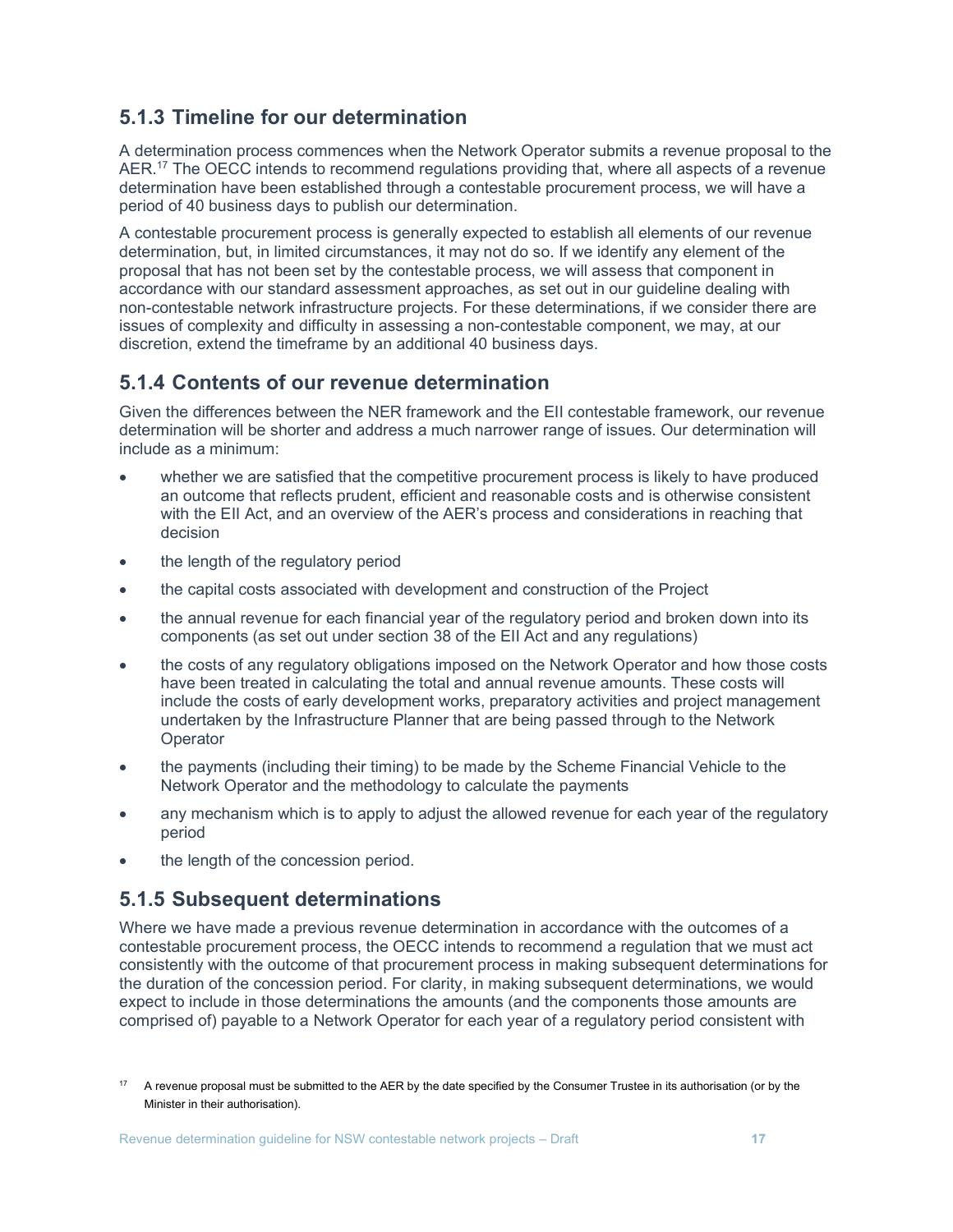those contained in the Project Deed. We expect revenue proposals for subsequent determinations (based on a fully contestable procurement process) to be provided to the AER at least 80 business days prior to the expiry of an existing determination. The OECC intends to recommend regulations providing that we will have a period of 40 business days to publish subsequent determinations.

#### 5.1.6 End of priced concession period

At the end of the concession period priced in the Project Deed, regulatory arrangements for a network infrastructure project may transition from the contestable framework to the non-contestable framework (assuming the Network Operator continues to operate the network infrastructure project). The non-contestable framework will be based on a modified version of Chapter 6A of the National Electricity Rules, which governs the economic regulation of prescribed transmission services. The non-contestable EII framework will require the AER to assess each component of a revenue proposal (for example, return of capital, return on capital and operating expenditure) and make a determination on the revenue requirement for each financial year of the five-year regulatory period. The regulatory arrangements for non-contestable network infrastructure projects will be set out in a separate guideline to be published by the AER later in 2022.

A key aspect in transitioning a Network Operator to the non-contestable framework is to establish a closing asset base at the end of the priced period in the Project Deed so that the return on and return of capital elements of the annual revenue requirement can be calculated. We understand that the Project Deed will include the value of the closing asset base at the end of the concession period or a methodology for establishing it. The AER will take this value or methodology into account in establishing the opening asset base for its first determination where a network infrastructure project has transitioned from the contestable regulatory framework to the non-contestable framework. We expect that this value or methodology will be based on the principle that capital costs can only be recovered once from consumers.

# 5.2 AER's assessment approach

### 5.2.1 Compliance review of the revenue proposal

Upon receipt of a revenue proposal from the Network Operator we will:

- undertake a compliance check of the proposal to ensure that it complies with the requirements set out in section 5.1.1.
- check whether the Network Operator has submitted information in compliance with the AER's Confidentiality Guideline.
- examine whether the Network Operator's revenue proposal is consistent with the Project Deed and the relevant Consumer Trustee's (or Minister's) authorisation. We will consult with the Infrastructure Planner and Consumer Trustee in making this assessment.
- review whether the proposed timing of payments complies with the EII Act and regulations and is consistent with the outcomes of the procurement process.

If the above requirements have been met, we will proceed to review the revenue proposal. However, if we identify any material deficiencies with the above aspects we may reject the revenue proposal and ask the Network Operator to resubmit it after addressing any identified deficiencies. If this occurs, the Network Operator will need to amend its proposal to rectify the deficiency and recommence the determination process afresh. That is, the period for making a determination will recommence from the date the amended revenue proposal is lodged.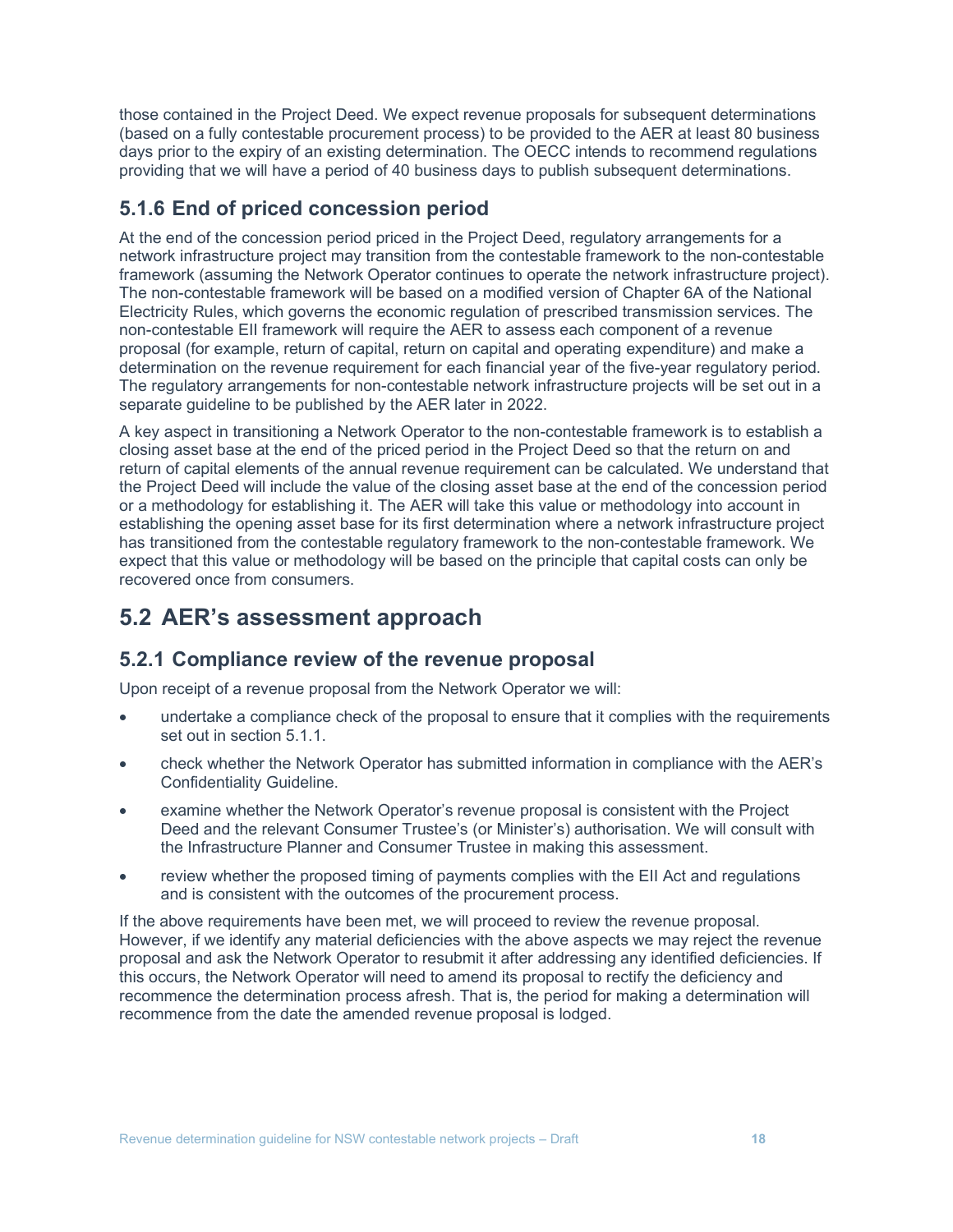#### 5.2.2 Consultation on the revenue proposal

Where all aspects of a revenue proposal have been based on the outcome of a competitive procurement process, we do not intend to undertake consultation on that proposal. This is because the policy intent of the contestable framework is that the competitive market for network services is being relied upon to produce an outcome that reflects prudent, efficient and reasonable costs for NSW electricity consumers. Consequently, we will not publish a draft determination. However, as required by the EII Act the AER will inform a Network Operator of any material issues being considered by the AER before making its determination.<sup>18</sup> This obligation is consistent with the AER's 'no surprises' approach to its regulation of network service providers under the NER. The OECC intends to recommend regulations that will also require the AER to consult with the Infrastructure Planner before making a determination.

Where elements of a revenue proposal have not been determined through a competitive procurement process, the AER intends to undertake targeted consultation on those aspects with stakeholders before making its determination. This would likely involve publishing a preliminary position on those aspects and seeking submissions on them. It is noted that such a consultation would exclude any costs of Network Operators to meet regulatory obligations (including the cost of early development works, preparatory activities and project management undertaken by the Infrastructure Planner). This is because the AER has no role in reviewing these costs and the Network Operator will have a legally binding obligation to pay these costs as set out in the Project Deed.

#### 5.2.3 Application of the Transmission Efficiency Test

Before making our revenue determination under section 38 of the EII Act we are required to apply the Transmission Efficiency Test to assess a Network Operator's proposed capital costs for a Project.<sup>19</sup> In doing so we must be satisfied that the capital costs for development and construction proposed by the Network Operator are 'prudent, efficient and reasonable'.

Under a contestable process it is expected that the capital costs of a Project will be determined through the competitive procurement process. The OECC intends to recommend regulations that permit the AER to presume the outcomes of a competitive procurement process, including capital costs, are prudent, efficient and reasonable. Therefore, where the AER is satisfied with the competitive procurement process (based on an assessment of the procurement strategy and procurement process consistent with sections 3 and 4 of this Guideline), we will consider the capital costs established through a competitive procurement process to have met the requirements of the Transmission Efficiency Test.

For REZ Network Infrastructure Projects, the AER must also ensure the Network Operator's proposed capital costs do not exceed any maximum capital amount for the Project<sup>20</sup> as advised by the Consumer Trustee. The Consumer Trustee must notify the AER of the maximum capital amount once it has authorised the Network Operator. If the Network Operator's proposed capital costs exceed the maximum capital amount, we will inform the Consumer Trustee, Infrastructure Planner and Network Operator that we are not able to make a determination on the basis of the outcome of the competitive procurement process.

- 18 Section  $37(1)(d)$  of the EII Act.
- <sup>19</sup> Section 38(4) of the EII Act.
- <sup>20</sup> Once the Consumer Trustee has authorised the Network Operator it must provide the Regulator with the maximum amount for the prudent, efficient and reasonable capital costs for development and construction of the REZ Network Infrastructure Project that may be determined by the Regulator. The maximum capital amount does not apply to Priority Transmission Infrastructure Projects in either the contestable or non-contestable frameworks under the EII Act.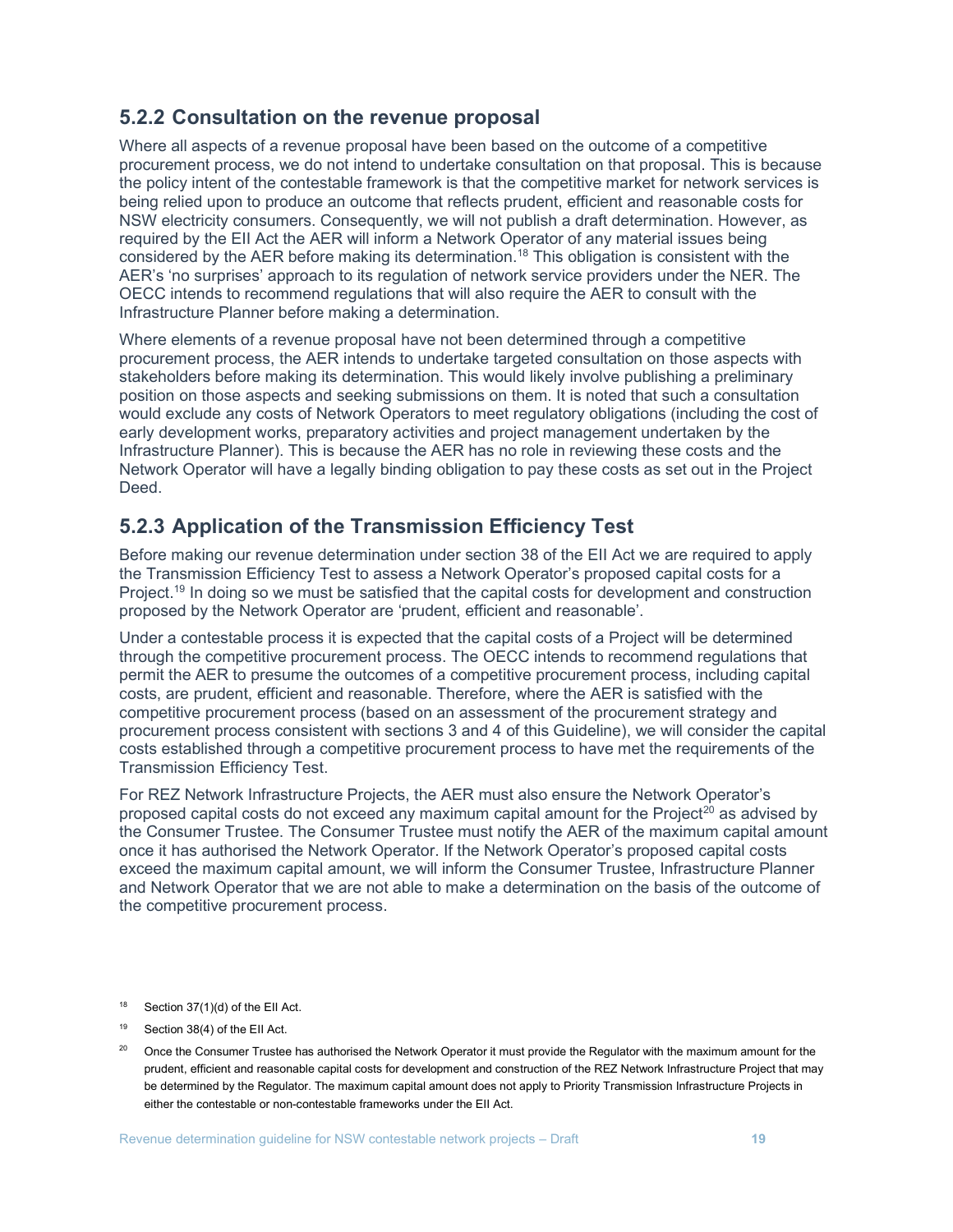### 5.2.4 Determination of the amount payable to the Network Operator

In determining the amount payable to a Network Operator, we are required to take into account the objectives of the EII Act and the following principles contained in section 37 of the Act:

- A Network Operator is entitled to recover the prudent, efficient, and reasonable costs incurred by the Network Operator for carrying out the network infrastructure project.
- Incentives should be given to Network Operators to promote economic efficiency.
- A Network Operator is entitled to revenue for the ongoing ownership, control and operation of a network infrastructure project that is commensurate with the regulatory and commercial risks to the Network Operator.
- Any other principles set out in the EII Regulations.

In addition to these principles, the OECC intends to recommend regulations that also require that the outcome of the competitive procurement process be the primary matter the regulator takes into account in making a determination.

Under the contestable framework, where we are satisfied that the competitive procurement process is likely to have produced an outcome that reflects prudent, efficient and reasonable costs and is otherwise consistent with the EII Act, we expect to adopt in our revenue determination the amounts payable to the Network Operator consistent with the Project Deed. However, as noted in Section 4 of this Guideline, if we are not satisfied we would not accept a revenue proposal and decline to make a revenue determination on the basis of the outcome of the competitive procurement process. Instead, we would consider making a revenue determination under the non-contestable process.

#### 5.2.5 Remaking a revenue determination

We are required to remake a determination once every five years or as directed by the Consumer Trustee. We may also review and remake a determination at any time, subject to the regulations.  $2<sup>1</sup>$ In this latter case, we would generally only expect to revoke or amend our revenue determination where a material error has been identified, consistent with clause 6A.15 of the NER.

#### 5.2.6 Annual adjustment of a revenue determination

The approaches to cost variations and risk allocation are matters that potential Network Operators will compete on as part of the contestable procurement process. Where we are satisfied that the competitive procurement process is likely to have produced an outcome that reflects prudent, efficient and reasonable costs, our revenue determination will include a mechanism to facilitate annual adjustments to the revenues set out in a Project Deed that has been agreed between the Infrastructure Planner and the successful proponent.

The following sets out our process for making annual adjustments to a Network Operator's revenues:

1. Network Operator submits proposed revenue adjustments, adjusted annual revenue and an adjusted payment schedule for a relevant regulatory year by a specified date each year – A Network Operator is required to submit to the AER, information required to calculate any proposed annual revenue adjustments and an updated annual revenue and payment schedule for the relevant regulatory year. The information must be submitted by a specified date prior to the start of the relevant regulatory year to which the adjusted revenue will apply. The timing of the annual revenue adjustment proposal will need to reflect that the adjusted

<sup>21</sup> Section 40 of the EII Act.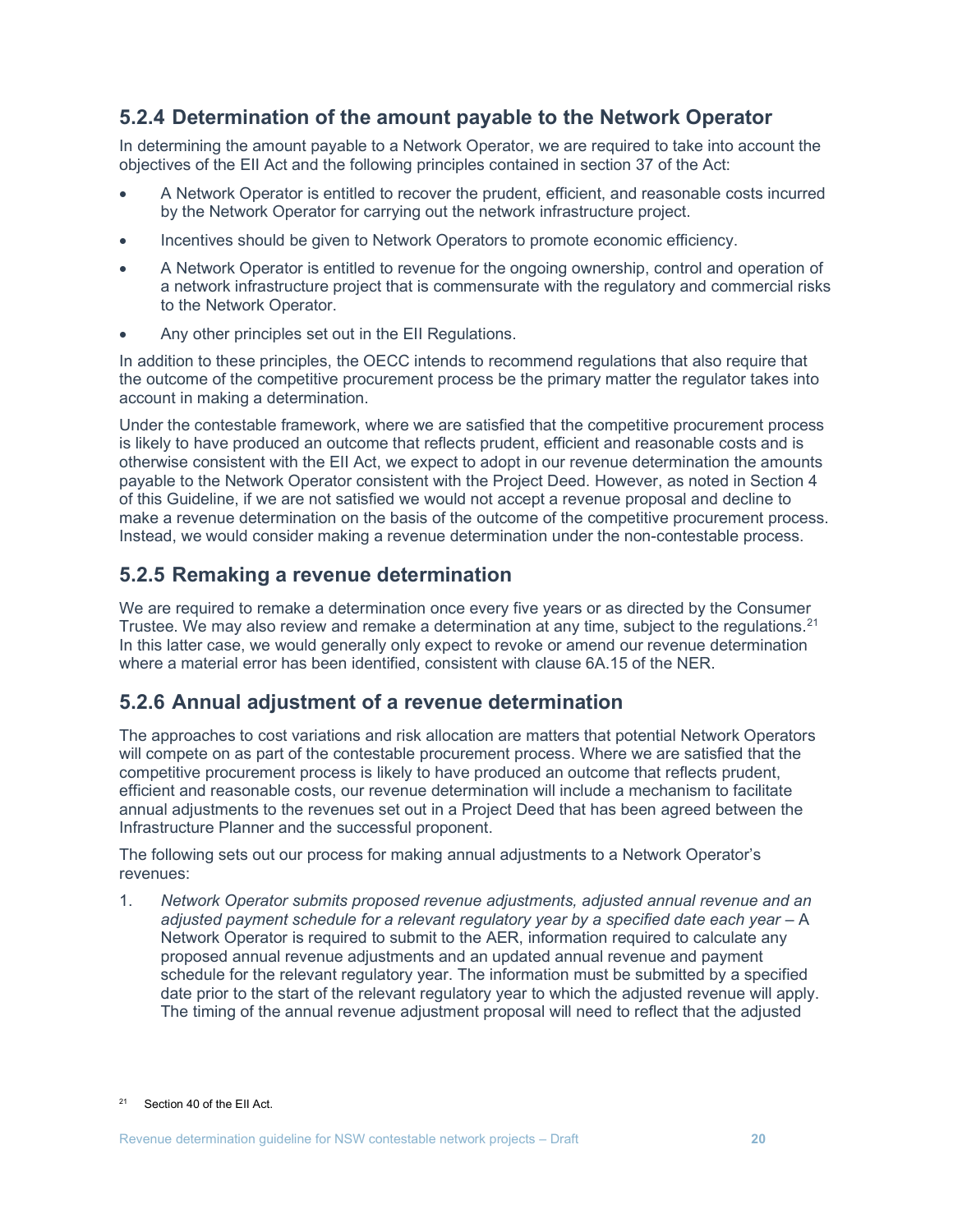revenue will need to be included in the annual contribution determination that informs the amount to be recovered by NSW distributors for the cost of the EII framework.

- 2. Network Operator's annual revenue adjustment proposal must include evidence of the proposed adjustments – The Network Operator's proposal must include evidence supporting the proposed adjustments. This would include details of inputs into the annual revenue adjustment mechanism and any supporting evidence, including notification from the Infrastructure Planner notifying the amounts of any agreed variations and their consistency with the Project Deed. We may also seek independent confirmation from the Infrastructure Planner.
- 3. AER undertakes a compliance check and notifies the Network Operator whether we approve the proposed adjustments – We would review the Network Operator's proposal and undertake a compliance check against the annual revenue adjustment mechanism contained in the Project Deed (and reflected in our determination). We would advise the Network Operator whether we approve the proposal, require further information or require the Network Operator to amend and resubmit its proposal. We may amend the proposal if the Network Operator fails to submit an amended proposal that meets our requirements. Once we have approved the annual revenue adjustment proposal, we would advise the Network Operator and publish the adjusted annual revenue and payment schedule for the relevant regulatory year.

We would endeavour to make our annual revenue adjustment decision within 30 business days of receipt of the revenue adjustment proposal. However, we may extend the timeframe by a further 10 business days if we require further information or require the Network Operator to amend its proposal.

#### 5.2.7 Other revenue adjustments

We expect revenue variations to be reflected in an annual revenue adjustment mechanism set out in the Project Deed and assessed through the annual revenue adjustment process discussed above. However, there may be other types of revenue variations allowed for in a Project Deed where the AER is required to have a greater role in assessing whether the proposed variation represents prudent, efficient and reasonable costs. For example, if there was an agreed variation to the scope of the network infrastructure project under the Project Deed that materially increased the capital costs and allowed revenues, it may be appropriate for the AER to assess the amount of the variation, including so that we can be satisfied that it complies with the Transmission Efficiency Test.

Given the need for the AER to complete a more detailed assessment in these circumstances, it would not be feasible for this assessment to be undertaken as part of an annual revenue adjustment process. Depending on the Project Deed, such an assessment may be required to occur either within a regulatory period or at the time of remaking a determination. If an assessment was required within a regulatory period, a period of 80 business days would be appropriate, with any agreed variation amount being included in the next annual revenue adjustment process or at the next revenue determination. Alternatively, if a Project Deed required the assessment of the variation to be undertaken at the time of the next revenue determination, it is likely the AER would treat the variation as a hybrid determination, thereby extending the determination timeframe from 40 business days to up to 80 business days. As with the annual adjustment process, we would require robust evidence to support any proposed revenue variations.

We appreciate the need to be flexible in relation to our assessment of revenue variations and respond to the arrangements that have been agreed in the Project Deed. However, we expect the number of variations will be limited and predominantly managed through the annual revenue adjustment process.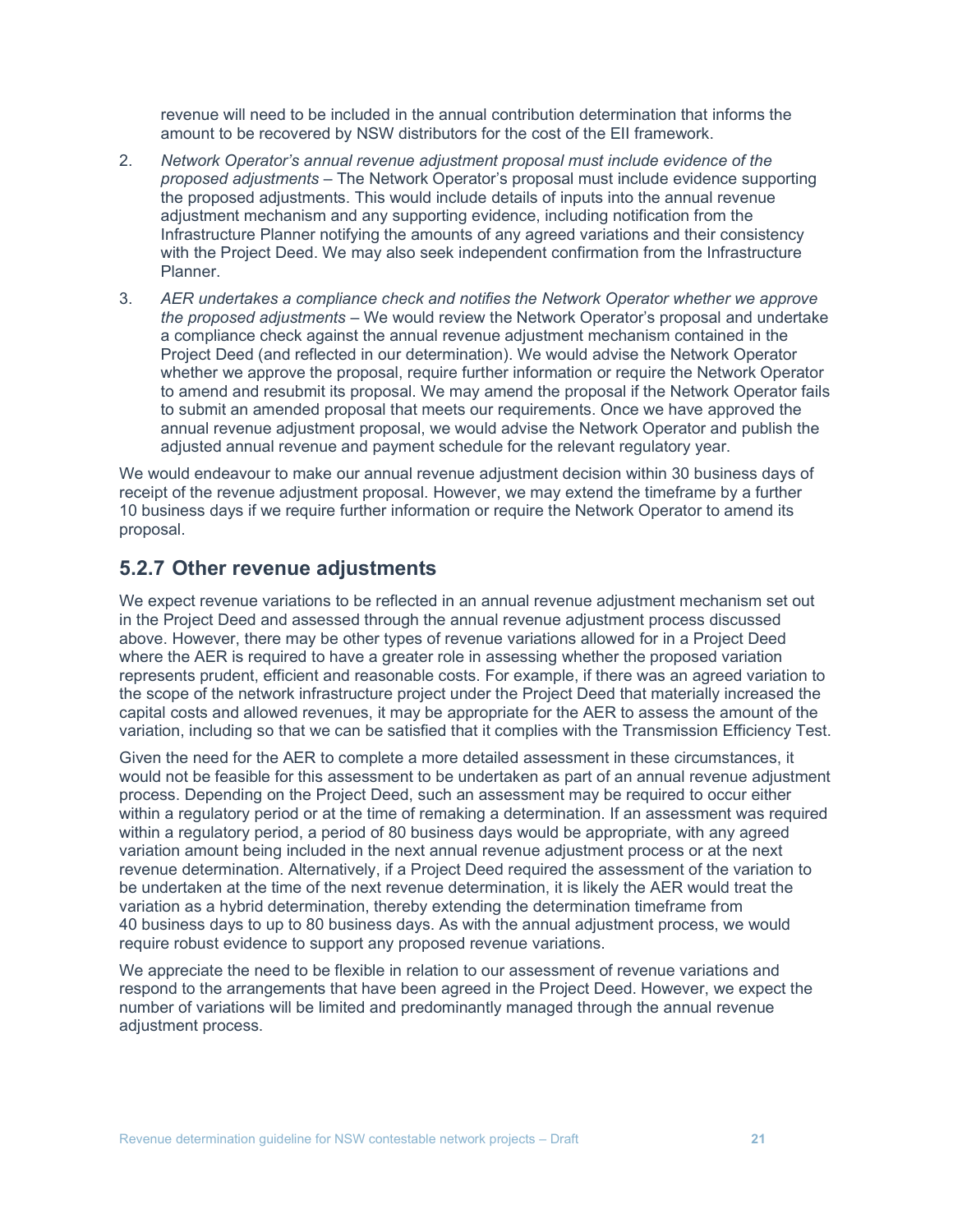# 6 Application of supporting guidelines

This section sets out the supporting guidelines the AER will apply under the contestable framework. To the extent possible, these supporting guidelines will be consistent with the equivalent AER guidelines under the NER framework. The OECC intends to recommend regulations that will require the AER to implement supporting guidelines under the EII framework, but the mechanism by which this will be achieved remains under consideration.

## 6.1 AER guidelines applied to the EII framework

The contestable framework contained in the EII Act and regulations that the OECC intends to recommend is significantly different to the regulatory framework in the NER. It relies on a competitive procurement process to establish the amounts payable to the Network Operator. Under this framework, we do not undertake a detailed review of individual components of the Network Operator's proposed revenue (for example, capital and operating expenditure), instead we are relying on the competitive procurement process to deliver prudent, efficient and reasonable outcomes. Consequently, only a few AER guidelines developed under the NER framework are relevant to contestable network infrastructure projects.

The following EII framework guidelines, which will be derived from equivalent AER guidelines made under Chapter 6A of the NER, will apply to the contestable framework for network infrastructure projects:

- Confidentiality Guideline
- Ring-fencing Guideline
- Cost Allocation Guideline.

For the avoidance of doubt:

- Guidelines introduced under the EII framework will not alter the application of NER guidelines to network service providers under the NER.
- We will amend or update guidelines that apply to network service providers under the NER in accordance with the NER. Relevant amendments to a guideline made under the NER will also be applied in the equivalent guideline for Network Operators of contestable network infrastructure projects, with any appropriate adaptations to reflect the EII framework.
- Where we amend a guideline, we will allow a reasonable period between publishing those amendments and the time by which a Network Operator must comply.
- A reference to a guideline is to be read to include an associated handbook or guidance note where applicable.

#### 6.1.1 Confidentiality

A Confidentiality Guideline will apply to all Network Operators of contestable network infrastructure projects providing information to the AER under the EII framework. We intend that the EII Confidentiality Guideline will be based on the AER's existing NER Confidentiality Guideline, which applies to network services providers under the NER and the NGR.

We will assess confidentiality claims in a Network Operator's revenue proposal in accordance with relevant requirements in the EII Act and regulations, including any requirements that the OECC intends to recommend regarding publication of the AER's revenue determination.

We note that commercial-in-confidence provisions are likely to apply to substantial portions of a contestable revenue proposal. However, to make and publish a credible determination it is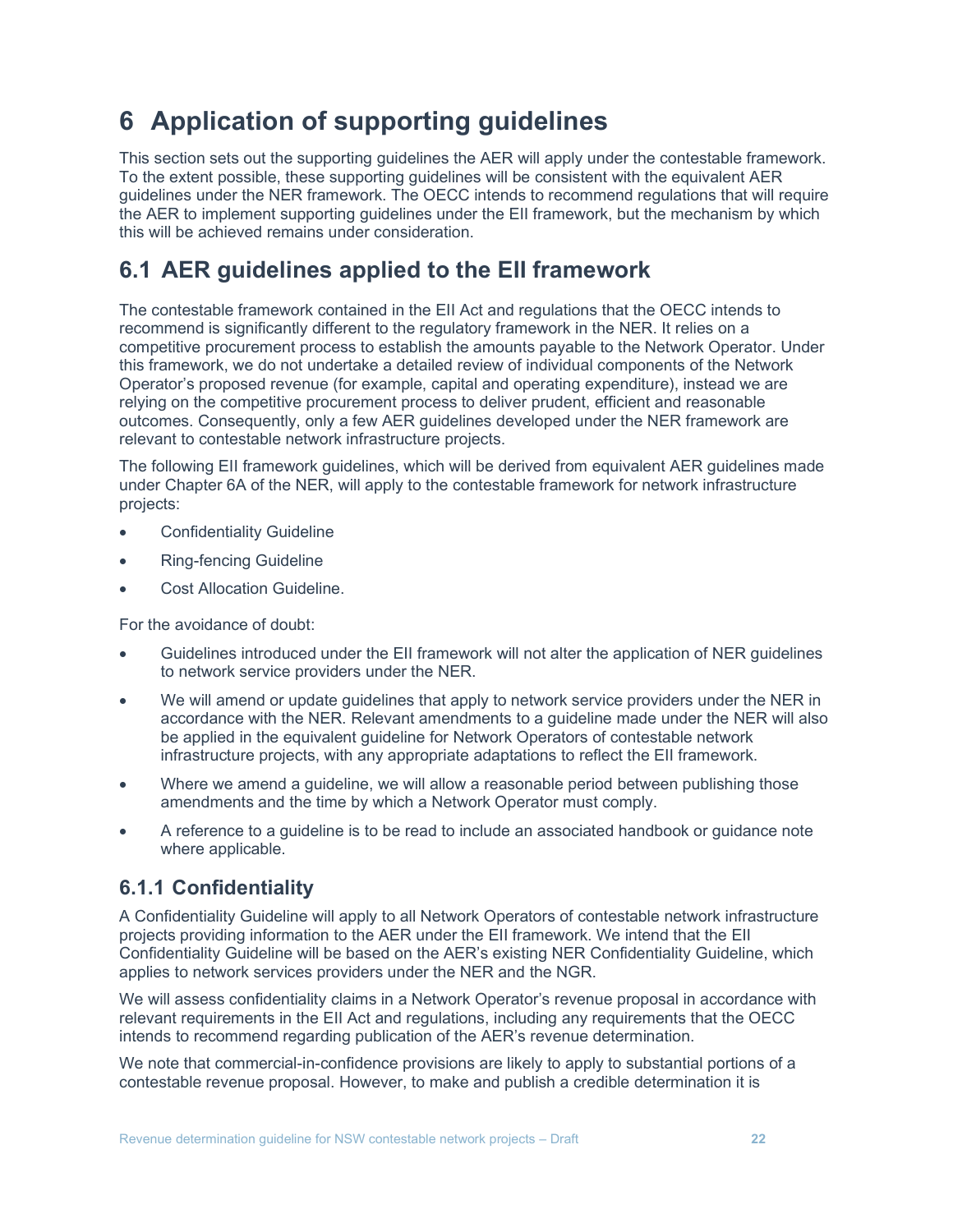important that claims of confidentiality can be efficiently dealt with. The Confidentiality Guideline will set out the procedures to be followed to resolve any areas of disagreement.

#### 6.1.2 Cost allocation

A Cost Allocation Guideline will apply to Network Operators of contestable network infrastructure projects under the EII framework. To the extent possible we intend that the Cost Allocation Guidelines will be consistent with the AER's Transmission Cost Allocation Guidelines made under the NER.

Cost allocation and attribution rules ensure that only costs that are attributable to providing a Regulated Network Service for a network infrastructure project are attributed to that network infrastructure project, and any costs shared between different network infrastructure projects are appropriately allocated and are only recovered once from consumers. A Network Operator must prepare and maintain a cost allocation methodology that governs the Network Operator's internal accounting and the way it prepares revenue proposals and any annual reporting that it submits to the AER. Cost allocation and attribution is also used to support the Ring-fencing Guideline (discussed below) to address the risk that a network business may use regulated revenues under the EII framework to cross-subsidise other activities.

#### Overview of cost allocation requirements

The Cost Allocation Guideline will require a Network Operator to develop detailed policies and principles for attributing and allocating costs between different network infrastructure projects for which the Network Operator provides Regulated Network Services. Principles and policies will be required to comply with the cost allocation principles that the OECC intends to recommend, and the requirements set out in the Cost Allocation Guideline. These requirements will be broadly consistent with the requirements in clause 2.2 of the AER's Transmission Cost Allocation Guidelines, with any changes necessary for the EII framework.

The Cost Allocation Guideline will set out requirements for submitting a proposed cost allocation methodology to the AER, including the format and contents of a proposed cost allocation methodology.

The Cost Allocation Guideline will require a Network Operator to apply an approved cost allocation methodology in preparing a revenue proposal and any other financial information to be provided to the AER in response to a notice issued under section 38(7) of the EII Act. A Network Operator will also be required to:

- be able to demonstrate the application of the cost allocation methodology
- commission an audit of the application of the cost allocation methodology, when required to do so by the AER, and
- publish an approved cost allocation methodology on the Network Operator's website.

A Network Operator will also be required to amend an approved cost allocation methodology if directed to do so by the AER.

#### Obligation to prepare and maintain a cost allocation methodology

The Cost Allocation Guideline will require a Network Operator to develop a cost allocation methodology for submission to the AER in accordance with the requirements of that guideline. This obligation will differ for Network Operators that are already a transmission or distribution network service provider under the NER, and those that are not:

 A Network Operator that is also a regulated transmission network service provider or a distribution network service provider under the NER must amend its existing NER cost allocation methodology to identify and separately allocate costs for each network infrastructure project for which the Network Operator provides Regulated Network Services.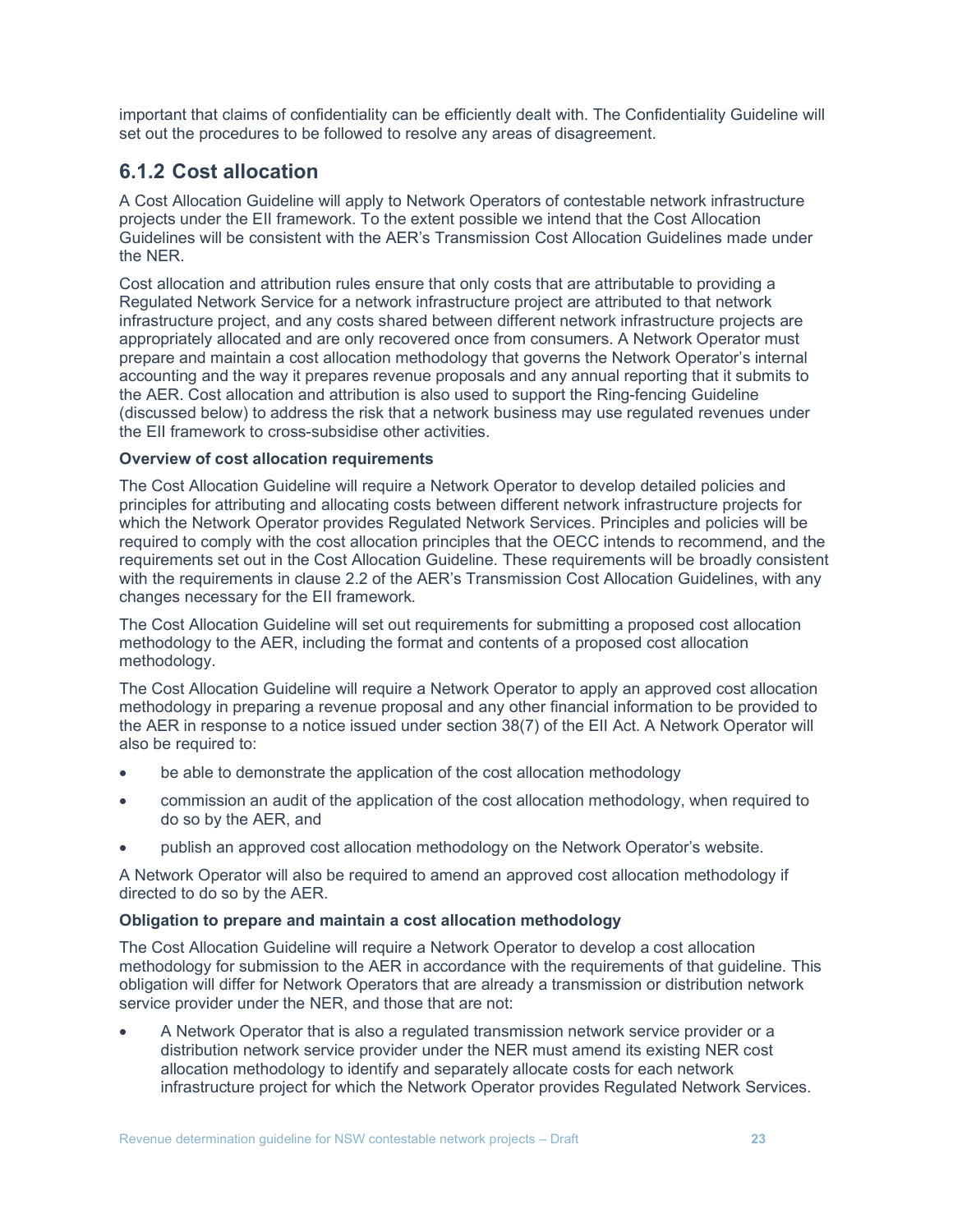Amendments to a network service provider's cost allocation methodology must be approved by the AER.

• If the Network Operator does not already maintain a cost allocation methodology under the NER, the Network Operator must prepare a cost allocation methodology consistent with the Cost Allocation Guideline and submit the methodology to the AER for approval. This includes a Network Operator that is also a regulated entity under the National Gas Law or other legislation. For the avoidance of doubt, a Network Operator that provides a Regulated Network Service for only one network infrastructure project under the EII framework must submit a cost allocation methodology detailing how it would attribute and allocate costs between multiple network infrastructure projects.

#### 6.1.3 Ring-fencing

A Ring-fencing Guideline will apply to Network Operators of contestable network infrastructure projects under the EII framework. To the extent possible we intend that the Ring-fencing Guideline will be consistent with the AER's Transmission Ring-fencing Guideline made under the NER.

The purpose of ring-fencing regulated services from unregulated services is to protect the efficiency of regulated services and the competitiveness of markets for unregulated services. Ring-fencing does this by preventing regulated businesses from:

- discriminating in favour of their related parties to disadvantage competitors operating in these markets; and
- using revenue earned from regulated services to cross-subsidise contestable services.

The Ring-fencing Guideline will identify Regulated Network Services (as defined in the glossary) provided by a Network Operator as 'ring-fenced services' that must be separated from other unregulated activities. The Ring-fencing Guideline will adopt all obligations currently set out in the NER Transmission Ring-fencing Guideline, with some modifications to reflect the EII framework. We consider that the risk of cross-subsidisation between provision of 'Regulated Network Services' and other services, and of discrimination in favour of a related party, exists for Network Operators on broadly the same basis that it exists for transmission network service providers under the NER.

We have recently announced we are re-commencing our review of the Transmission Ring-fencing Guideline in two stages. The first stage involves issuing a new interim Guideline, to address a legal issue relating to the introduction of chapter 6A to the NER and updated references to replace obsolete references. In the second stage we will re-commence the comprehensive review of the guideline which was paused in 2020. It is intended that the EII Ring-fencing Guideline will be amended to reflect updates to the NER Transmission Ring-fencing Guideline once the final guideline is published. These updated provisions will apply to all Network Operators, including those with an existing determination. When we make an amendment to the EII Ring-fencing Guideline within a regulatory period we will consult Network Operators on any transitional arrangements that are to apply.

#### Obligations to prevent cross-subsidy

Obligations to prevent cross-subsidisation between Regulated Network Services and any other services provided by a Network Operator (or an associate<sup>22</sup> of a Network Operator) will apply under the EII framework. We consider there are three kinds of risks in respect of cross-subsidy:

1. A Network Operator that is also a registered network service provider under the NER, a regulated gas service provider under the NGR, or that is regulated under other legislation may

<sup>&</sup>lt;sup>22</sup> 'Associate' as defined in cl. 4 of the Transmission Ring-fencing Guideline takes its definition from the Corporations Act 2001 and includes a reference to a director or secretary of the body corporate, a related body corporate and a director or secretary of a related body corporate.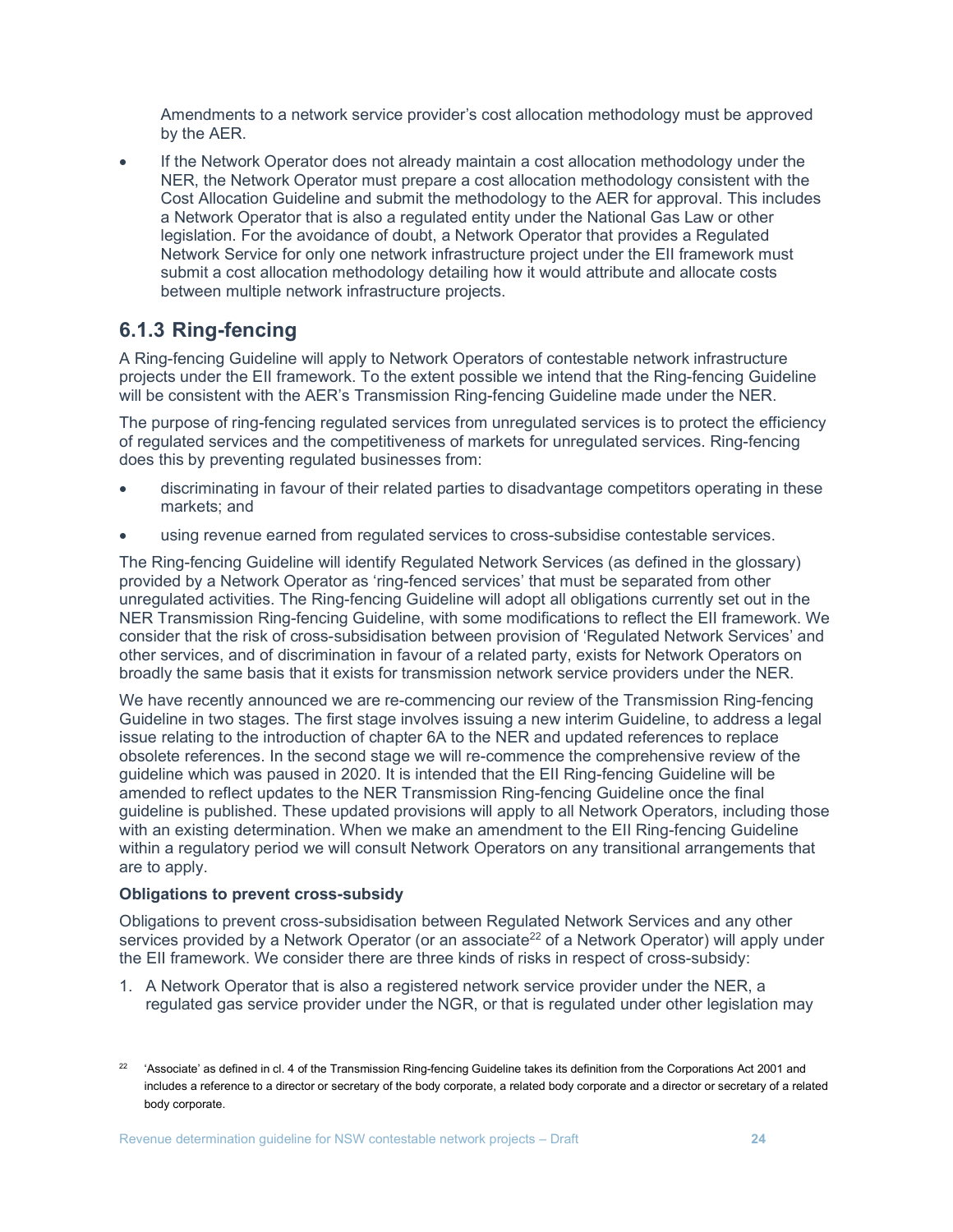cross-subsidise between regulated services provided under other legislation and Regulated Network Services provided under the EII framework.

- 2. A Network Operator may use revenue earned from providing Regulated Network Services to cross-subsidise unregulated activities undertaken by the Network Operator or an associate of the Network Operator.
- 3. A Network Operator that is responsible for more than one network infrastructure project under the EII framework may cross-subsidise one project using revenue earned from providing Regulated Network Services in connection with another project.

We anticipate a risk of misallocation of costs where a network service provider regulated under the NER or a gas service provider regulated under the NGR is selected to be a Network Operator. For example, differences in how underspending or overspending is treated between the NER, NGR, other legislation and the EII framework may provide an incentive for a Network Operator to shift costs between the provision of these different kinds of regulated services.

We consider there is a modest risk that a Network Operator may cross-subsidise unregulated services, for example by mis-allocating costs that are shared between provision of Regulated Network Services and unregulated services. This risk is mitigated by the contestable process undertaken by the Infrastructure Planner to select a Network Operator, because the project deed signed between the two parties will limit the extent to which annual amounts paid to the Network Operator can be varied. Nonetheless, there remains a limited incentive for a Network Operator to cross-subsidise provision of unregulated activities with revenue earned from providing Regulated Network Services.

Contestable REZ Network Infrastructure Projects are also subject to a maximum capital amount which applies for the whole of the concession period. If the Network Operator has more than one infrastructure project, the possibility exists that costs may be misallocated between the projects to avoid exceeding the maximum capital amount for a project.

To mitigate these risks, a Network Operator will be required to comply with the obligations that are broadly equivalent to the AER's Transmission Ring-fencing Guideline made under the NER. These include obligations to develop and maintain separate accounts for ring-fenced services and amalgamated accounts for the entire business, allocate and attribute costs, and to comply with accounting guidelines. We will require a Network Operator to allocate and attribute costs that are shared between provision of Regulated Network Services and any other services in a manner consistent with its AER approved cost allocation methodology. This requirement reflects our updated approach for ring-fencing and cost allocation under the Ring-fencing Guideline for electricity distributors.<sup>23</sup>

#### Obligations to prevent discrimination

Obligations that prevent a Network Operator from discriminating in favour of a related business will apply under the EII framework. However, we will modify the definition of a 'related business' that currently exists in the NER Transmission Ring-fencing Guideline. We intend to redefine a related business<sup>24</sup> to mean: the activities of generation that connects directly to a Network Operator's network infrastructure or retail supply or operation of a load within an area directly supplied<sup>25</sup> by a Network Operator's network infrastructure. Unlike transmission network service providers, Network Operators are likely to construct and/or operate a limited area of network that is not directly

<sup>25</sup> Note that "connect" and "supplied" are defined terms in Chapter 10 of the NER. We intend to adopt these NER definitions in interpreting the definition of a 'related party' under the EII Ring-fencing Guideline.

<sup>&</sup>lt;sup>23</sup> AER, Ring-fencing Guideline – Electricity Distribution – Version 3, November 2021, cl. 3.2.2.

<sup>24</sup> Consistent with cl. 7.1(a)(ii) of the AER Transmission Ring-fencing Guideline, ring-fencing obligations apply to any related business carried out by the transmission network service provider itself, or by the transmission network service provider as part of a partnership, joint venture, or other unincorporated association.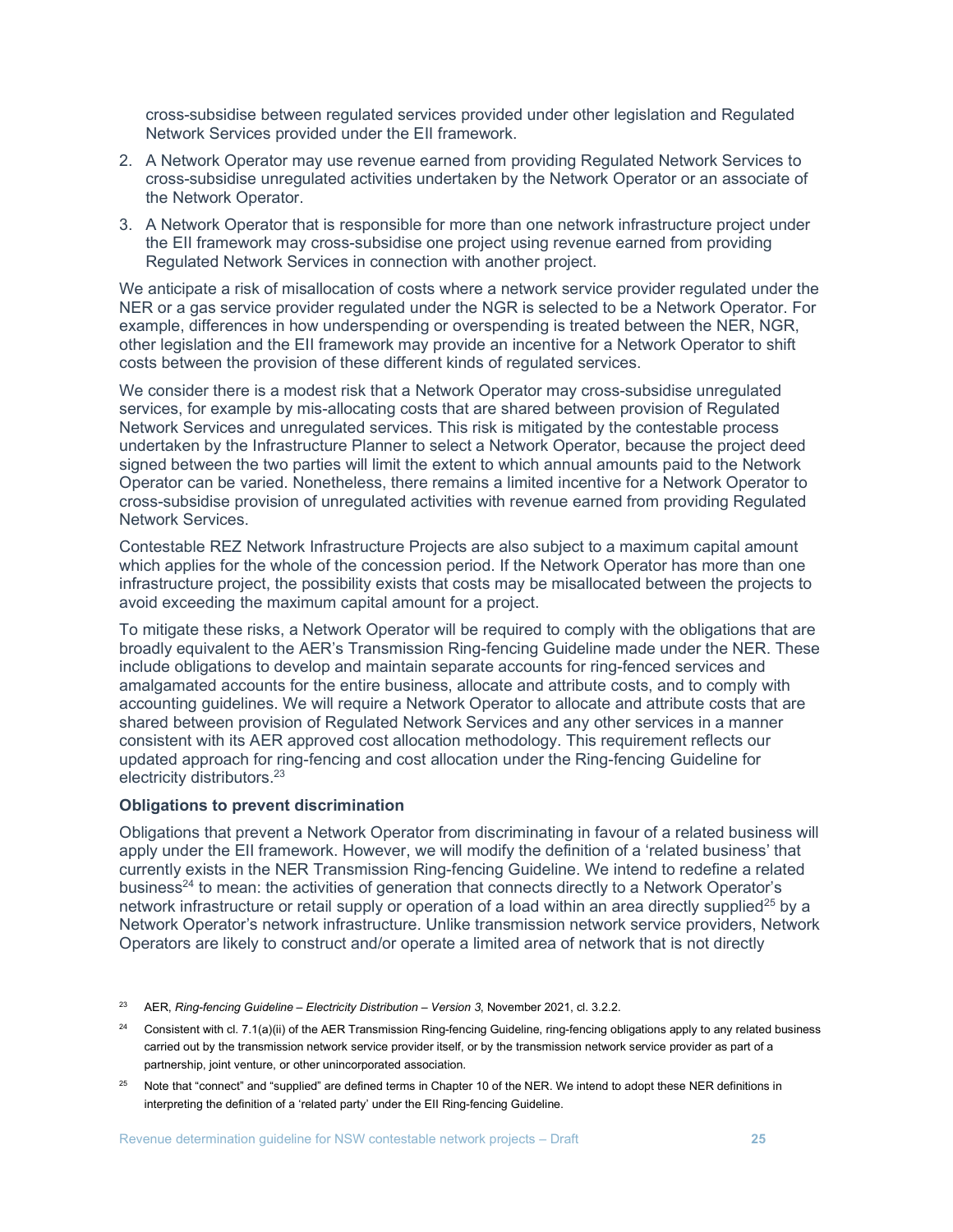connected to the regional reference node for the NSW wholesale market. A broad prohibition on the activities of generation, distribution and retail activities, as exists in the NER Transmission Ring-fencing Guideline, would exceed the scope of potential harms to electricity consumers. However, a Network Operator may discriminate in favour of itself or a related party that provides generation, retail or load activities in an area directly supplied by the Network Operator's network infrastructure project. For example, a Network Operator may restrict network access by competitors or provide information about the network to a related generator on a preferential basis.<sup>26</sup>

We consider the activities of 'generation' could include dispatch of electricity from non-traditional energy sources (such as a battery). This activity could include the provision of contestable market services such as frequency control ancillary services (FCAS). The Ring-fencing Guideline will address any potential harm that may arise if a Network Operator seeks to use regulated assets to earn revenue from contestable market services.

Under the EII framework Network Operators will be permitted to own, control or operate both transmission and distribution infrastructure. We see no scope for harm to electricity consumers from allowing a Network Operator to provide both types of infrastructure under the EII framework.

Note that a Network Operator that derives regulated revenue from multiple projects or from multiple regulated industries will not be prevented from sharing staff and resources, provided the Network Operator accurately identifies and allocates shared costs in accordance with an approved cost allocation methodology and no material conflicts of interest exist.

<sup>26</sup> We note that some aspects of network access will be governed under the REZ access rights scheme currently being developed by the OECC.